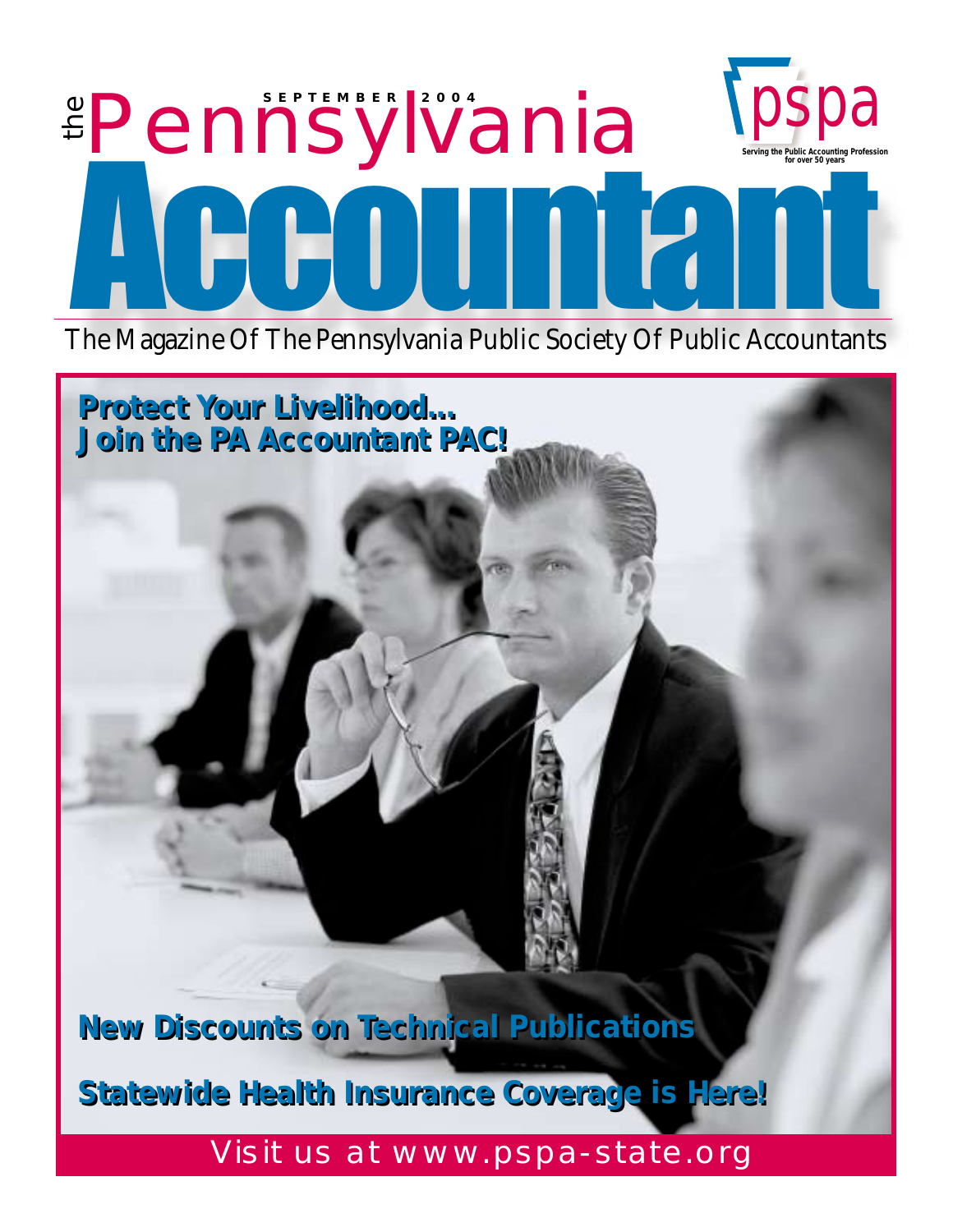## <u><sup>#</sup>Pennsylvania</u>

### **PSPA Officers**

Richard Brasch Jr., CPA, President Linda M. Roth, CPA, President Elect Daniel J. Vecchio, CPA, 1st Vice President Gerald L. Brenneman, 2nd Vice President Michael H. Agin, CPA, Treasurer Irving M. Braunstein, CPA, Secretary

### **Board of Directors**

Michael H. Agin, CPA Lamont B. Anderson, PA Randy Brandt, CPA Richard Brasch, Jr., CPA Irving Braunstein, EA Gerald Brenneman, CPA David Brunt, CPA W. Raymond Bucks, CPA M. Stephen Caskey B. Joseph Cellini, PA Francis Cellini, EA Arlan Christ, EA Frank Corso, CPA Bernard A. Deverson, CPA David E. Fleck, PA James S. Frederick, PA John Gallagher, CPA William C. Graham, PA Richard Guarry, PA Joann Y. Hauer, CPA Joyce P. Huttman, PA Marvin R. Huttman, CPA Mary Lew Kehm, CPA M. Michael Lerner, PA Kevin J. Matschner, EA John Matschner, PA Barry L. Meyer, PA James A. Murnock, PA Michael Napolitano, PA H. Richard Neidermyer, CPA Andrew Piernock, Jr. Margaret A. Romain-Johnson, PA Linda M. Roth, CPA Robert P. Skarlis, PA Timothy Sundstrom, CPA Neil C. Trama, Sr., PA Daniel J. Vecchio, CPA Raymond A. Wolownik, CPA Robert T. Zaleski, PA

Sherry L. DeAgostino, Executive Director Fred McKillop, Government Consultant Pa. Society of Public Accountants

20 Erford Road, Suite 200A Lemoyne, PA 17043 (717) 234-4129 1(800) 270-3352

## **A Message From The President**



Having just returned from the 57th Annual Meeting of the PA Society of Public Accountants held in Philadelphia, I am pleased to report that our committees are working diligently to protect the interests of our members.

On the legislative front, there are proposed revisions to the PA CPA Statute being circulated at the PA State Board of Accountancy. Once again there is movement afoot to revisit the 150 hour requirement, the addition of the terminology of Substantial Equivalency to the statute, and the issue of non-CPA ownership. As you may recall, PSPA held their **1st Annual Day at the Capitol** last September to confront these issues head on and make

our state legislators aware of the impact that any changes would place on the small practitioner. The concept of Substantial Equivalency (a fancy name for the 150 hour requirement) is a theory contained in the Uniform Accountancy Act that would offer licensees reciprocity to practice accounting across state borders. PSPA opposes the 150 hour requirement because the small firms would have a major disadvantage in hiring qualified employees. Mandating an additional year of school that does not have to be in Accounting or Business related subjects will drive up the cost of entry level accounting positions and will place an economic burden on small accounting firms. PSPA also opposes any legislation that would require CPA's to hold only a simple majority of a CPA firm. Prior to the passage of Act 140 in 1996, CPA's were required to own 100% of a CPA firm, but the passage of Act 140 lowered that requirement to a 2/3 equity interest. Given the current public scrutiny of the accounting profession, PSPA opposes any legislation offering to further lower the equity interest of CPA's in accounting firms.

Many of our chapters will be hosting "Legislator Appreciation Dinners" this year to honor our representatives in state government. These events offer a great opportunity for our members to exchange ideas with their representatives and thank them for the great support provided to PSPA. I urge our members to take a proactive part in protecting their rights by attending these events, and learning where your representatives stand on these issues.

Another issue confronting the small practitioner is legislation moving through Congress that would allow IRS to register tax preparers based on passing an annual test. Although CPA's and Enrolled Agents would be exempt, Public Accountants that are not Enrolled Agents would be subject to the testing. PSPA expects to monitor this issue very closely in the coming months.

Speaking of IRS, our Committee on Cooperation with the IRS reports that agents are coldcalling taxpayers to set up audit appointments and asking them audit questions over the phone. The current preferred policy for IRS field agents when initializing an audit is to call the taxpayer (your client) on the telephone and ask him/her to set a date for the audit to take place. Among the other questions that the agent is required to ask your client are the type and availability of their books and records kept, and the location of their records. **If a Power of Attorney is on file, the agent should contact the POA in lieu of the taxpayer.** Therefore, PSPA strongly advises you to inform all of your clients that they should be polite; but tell the agent that they will be represented by their tax professional and that any further communications should be directed to you. The client should write down the agent's name, badge number, mailing address, and telephone number; and then terminate the call. They should then immediately call you and give you this information. The committee has recommended that as an extra precaution that you obtain **Powers of Attorney** on all of your clients in the future to prevent the IRS from contacting your clients directly.

Our education committees are busy planning another outstanding lineup of seminars and chapter meetings for the fall. Our education programs continue to be the cornerstone of our success, and members and non-members have registered to attend in record numbers. In addition to the many fine Gear Up programs scheduled, PSPA's latest partnership with the Accounting Professional Education Network (ACPEN) continues to receive rave reviews for their satellite programs and live webcasts. In addition to quality education, PSPA continues to make a wealth of resources available to our membership.

PSPA is ready for the future. Now we need you to participate and take an active role in your association. Learn how you can help strengthen our efforts by contacting your chapter leadership. Join a PSPA committee. Make a contribution to PSPA's Political Action Campaign. Your support is vital to the continued success of PSPA.

Richard Brasch Jr., CPA PSPA President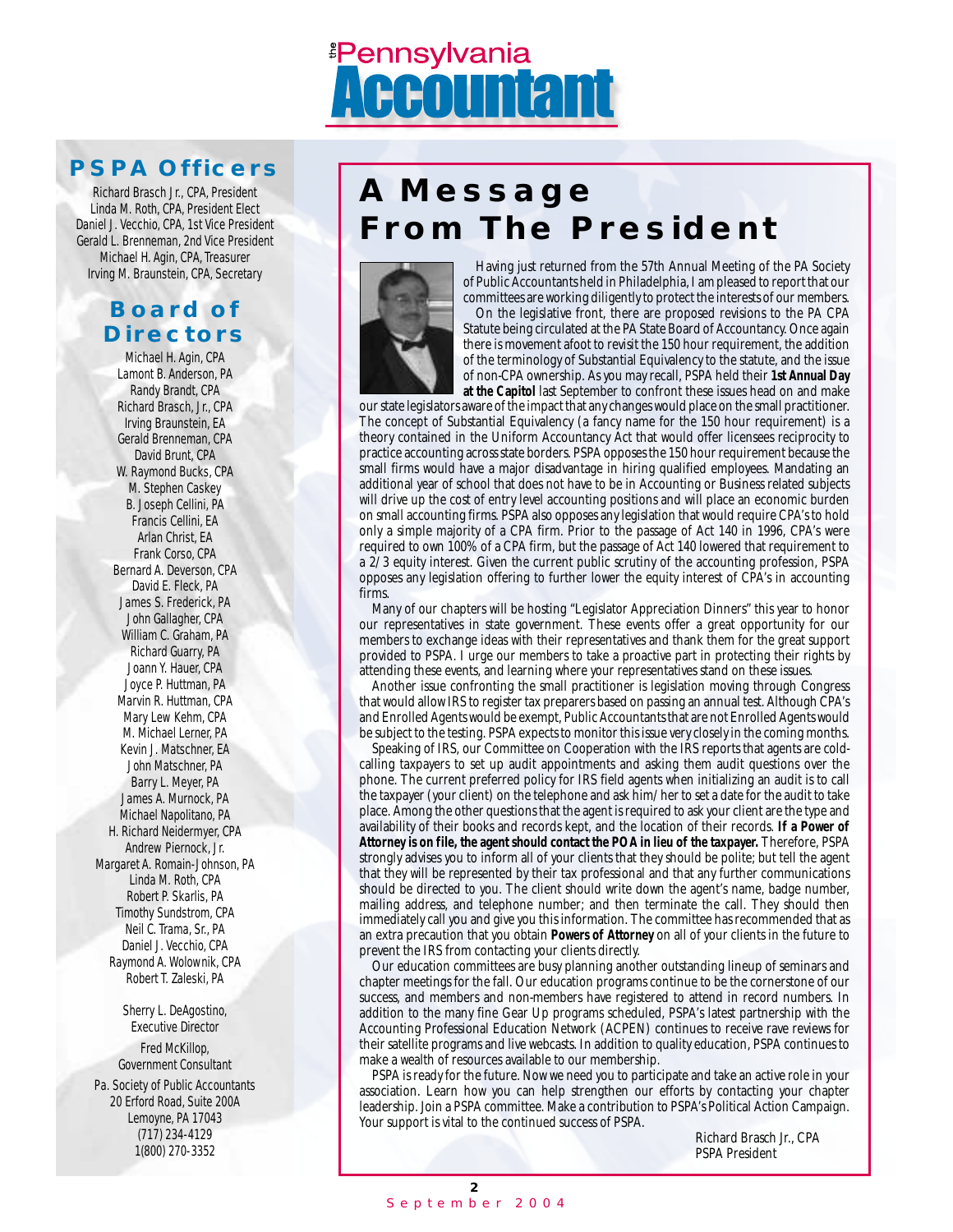## <u><sup>#</sup>Pennsylvania</u> **Anima**



## **PSPA 2nd Annual DAY AT THE CAPITOL**

is scheduled for

## **MAY 2005**

The 2nd Annual PSPA Day at the Capitol will take place in May 2005 (exact date TBD). The event was formerly scheduled for Tuesday, October 12, but the House and Senate canceled their previously scheduled session. This will once again be a FREE event for all PSPA members - 2 hours CPE (other) will be given to attendees.

## **Do You Need a Peer Review?**

The peer review requirement continues to be phased in. Firms who performed audits after May 1, 2002 were required to obtain a peer review to renew their license in the biennium that ended April 30, 2004.

Firms that accept or perform a review after May 1, 2004 must obtain a peer review in order to renew their license in the biennium that ends April 30, 2006. The National Society of Accountants is an approved peer review administrator in Pennsylvania. If you would like more information on this program please contact the PSPA Executive Office at 1-800-270-3352.



## **20 Hours CPE Required in First Year of Biennial**

This is a reminder that licensees must obtain a minimum of 20 hours of CPE during the initial year of the biennial. Licensees who fail to meet this requirement are subject to a \$150 fine. If you have an extenuating circumstance that is going to prevent you from fulfilling this requirement, please notify the Board in writing.

## **Publication Discounts for PSPA Members**

In addition to the ongoing discount on CCH products (40% off the list price), PSPA has added the RIA Federal Tax Handbook to its list of discounted publications. Through an exclusive offer to PSPA members, the RIA Federal Tax Handbook is available at the low rate of \$32 (plus sales tax of \$1.92). See page 14 to order your copy today. CCH Guidebooks can be ordered on page 15.

## *In this Issue ...*

*A Message From The President ............................................2*



| <b>PSPA 2nd Annual Day</b>                                               |
|--------------------------------------------------------------------------|
| Do You Need a Peer Review? 2                                             |
| <b>20 Hours CPE Required CPE</b><br>Required in First Year of Biennial 2 |
| <b>Publication Discounts for PSPA</b>                                    |
| Pennsylvania Tax Update5                                                 |
| AICPA Issues SSARS No. 10 7                                              |
| 2004-2005 PSPA Officers7                                                 |
|                                                                          |
| <b>PSPA Thanks Chapters for</b>                                          |
| Coy Named Entrepreneur of                                                |
| <b>SUTA Dumping Prevention</b><br>Act Becomes Law 11                     |
| <b>New Jersey Enacts New</b>                                             |
| <b>Highlights of the 57th</b><br>Annual Meeting  12 & 13                 |
| Chapter Meeting Dates  16                                                |
|                                                                          |
| NSA State Director's Message20                                           |
| <b>The Company's Company's Company's Company's</b>                       |



*Protect Your Livelihood... Support Your Political Action Committee............................21 Keeping You in the Know ............24 Classifieds........................................26*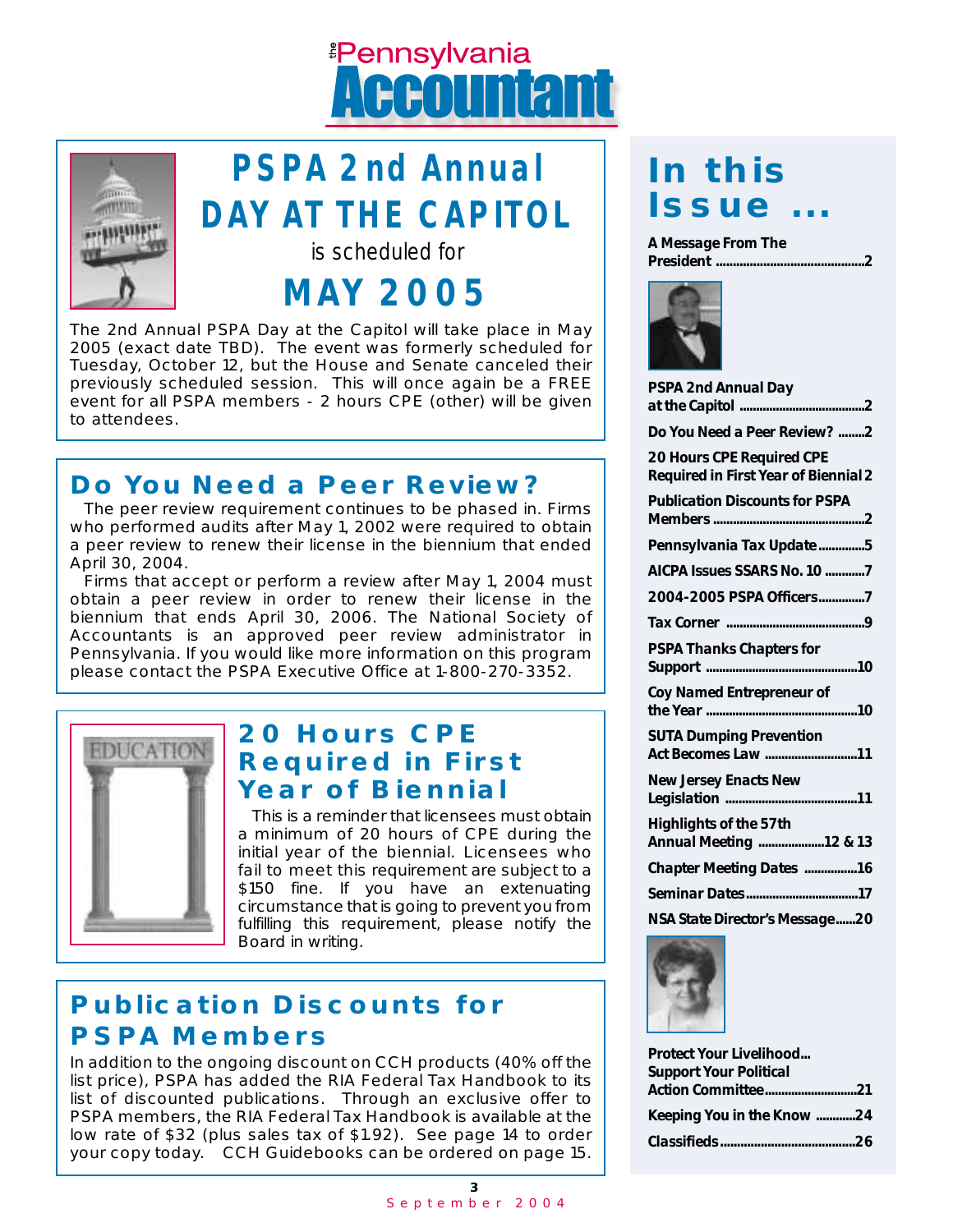## PSPA Presents **STATEWIDE HEALTH**<br>STATEWIDE PROGRA INSURANCE PROGRAM.



When is the right time to review your company's health insurance?

## NOW.

For a wide range of alternative health insurance plans, including dental, vision and more, contact the insurance administrator endorsed by the PSPA.

Call USI Colburn Insurance Service today at 800.265.2876



[UST] Colburn Insurance Service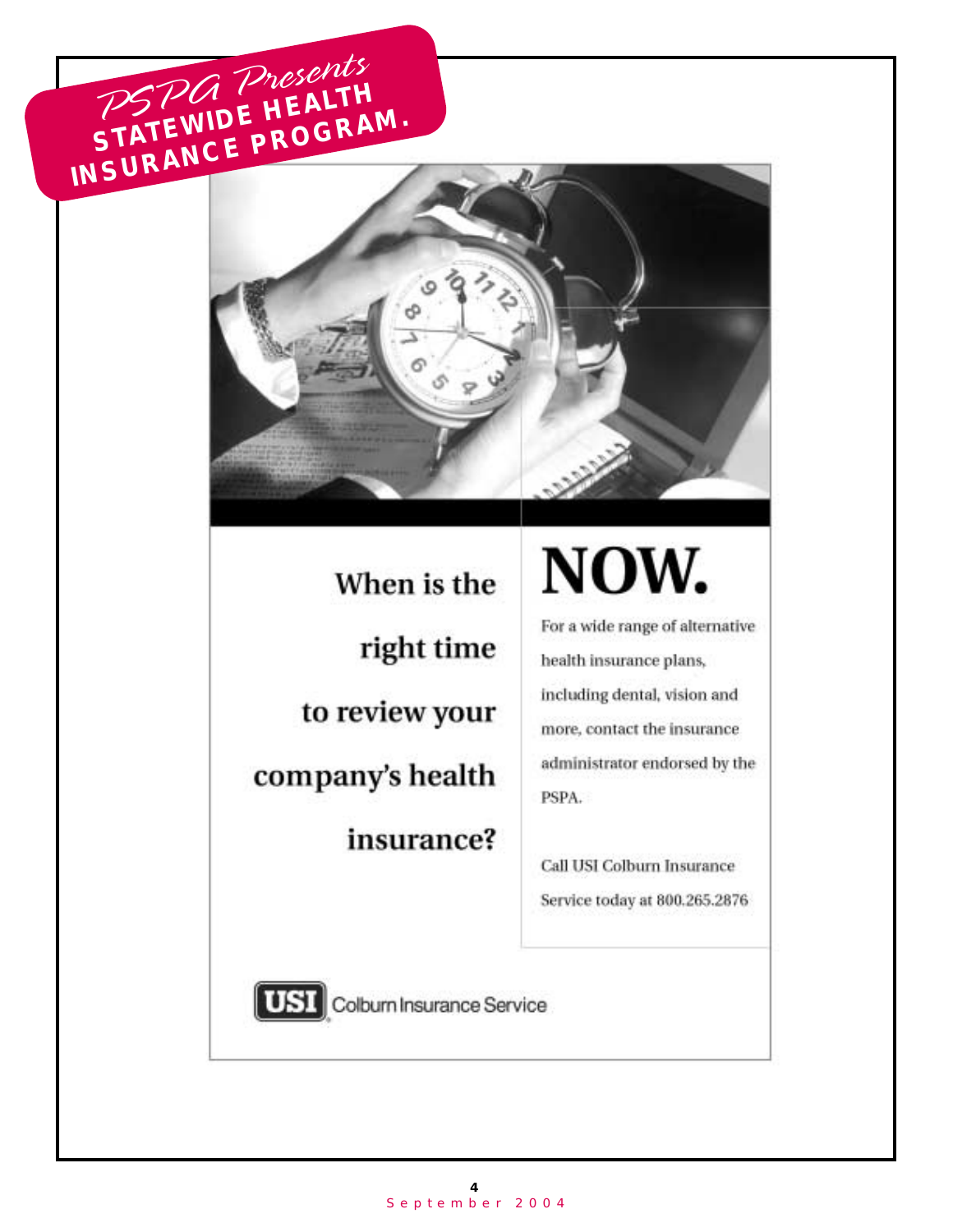

## *PENNSYLVANIA TAX UPDATE*

#### *Commonwealth Court Upholds Current Taxation of Deferred Compensation*

On May 12, 2004, the Commonwealth Court ruled in *Ignatz v. Commonwealth/Peabody v. Commonwealth* that amounts deferred under an unfunded, nonqualified deferred compensation plan are subject to Pennsylvania Personal Income Tax ("PIT") in the year the compensation is earned and deferred. Amounts properly deferred under an unfunded, nonqualified deferred compensation plan are not generally subject to Federal income tax until distribution because the compensation is not considered "constructively received" prior to that time. Although Pennsylvania's "constructive receipt" rule is substantially the same as the Federal rule, a three-judge panel of the Commonwealth Court determined that a taxpayer's ability to elect whether to take compensation "in cash or to

#### *By Sharon R. Paxton*

take part in cash and part in contributions to a deferred compensation plan establishes the taxpayer's requisite control over the compensation to establish constructive receipt." The Court also agreed with the Commonwealth's argument that "constitutional uniformity requires that all Pennsylvania taxpayers with the same income be subject to the same tax burden." The Court's decision creates a disparity in the income tax treatment of deferred compensation for Federal and Pennsylvania income tax purposes. The Court's decision is also inconsistent with many tax practitioners' prior interpretation of Pennsylvania law and with the reporting procedures of many Pennsylvania companies.

The Pennsylvania Department of Revenue has issued tax assessments against some individual taxpayers for failure to pay PIT on amounts deferred under nonqualified deferred compensation plans. Although the *Ignatz/*



*Peabody* decision supports the Department's position that deferred compensation is subject to PIT in the year it is earned, that decision is under appeal and is unlikely to become final until next year at the earliest. Individuals who are assessed can file appeals pending the final action of the courts in the *Ignatz/Peabody* case. Employers with nonqualified deferred compensation plans should evaluate their Pennsylvania withholding procedures for deferred compensation in light of this decision. The Department of Revenue expects to release a pronouncement addressing the tax withholding obligations of employers within the next several months.

#### *Tax Reform Commission Proposals*

Pursuant to an Executive Order dated March 4, 2004, Governor Rendell has established a 12-member Business Tax Reform Commission to evaluate Pennsylvania's current business tax structure and recommend changes to make business taxes fairer, simpler and more competitive with other states. The Executive Order directed the Commission to submit a report to the Governor and the General Assembly by June 19, 2004. The Commission issued an Interim Report on June 18, 2004, and the deadline for the publishing of a final report has been extended to November 30, 2004. The Interim Report, which is available on the Tax Commission website, contains the following recommendations:

- Reduce Corporate Net Income Tax rate to between 6 and 7 percent and impose an entity level tax of up to 2 percent on pass-through entities;
- Shift apportionment formulae to market-based sourcing for sale of services;
- Adopt combined reporting, if enacted with the other reforms recommended in the Report;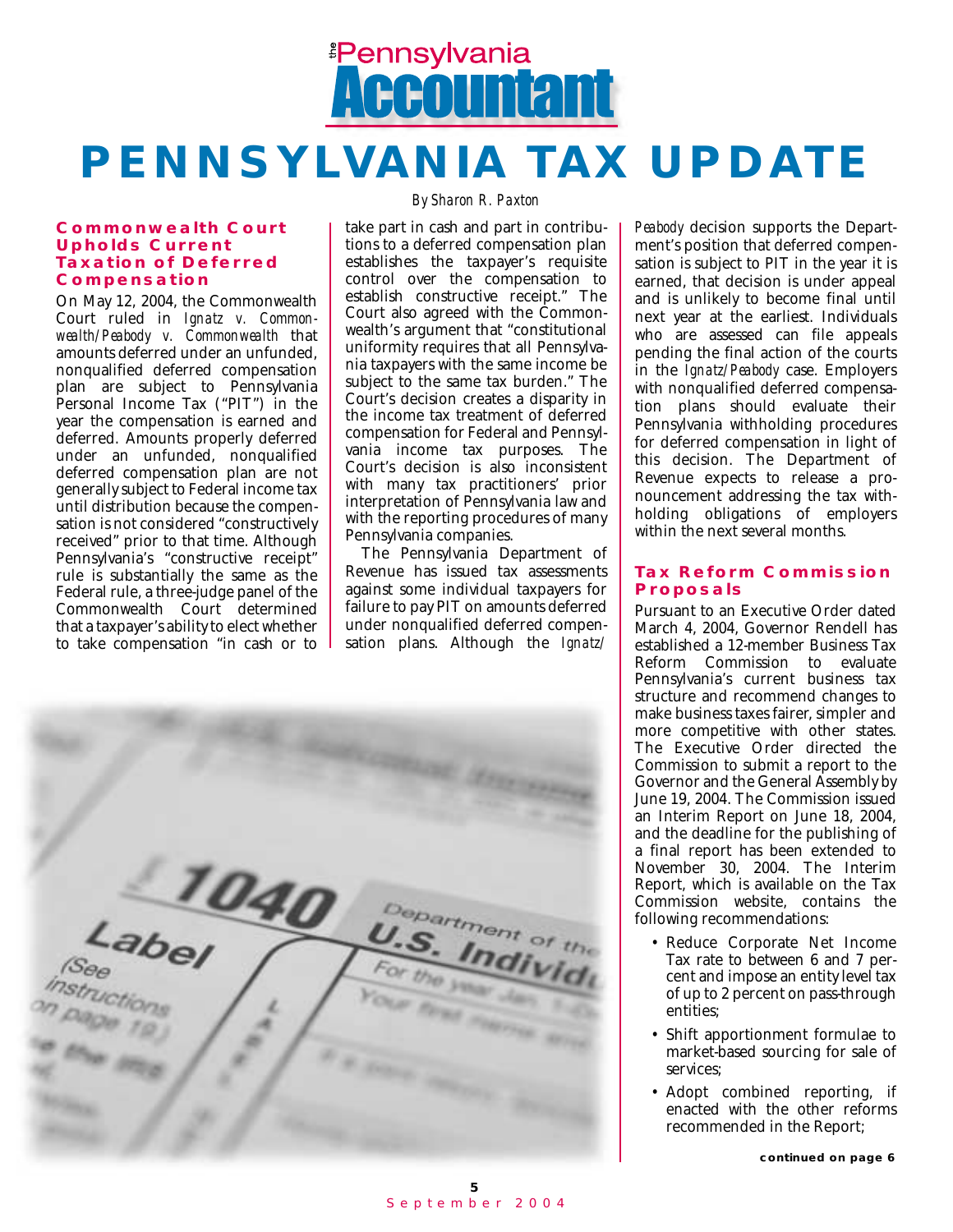### **Pennsylvania Tax**

**Update continued from page 5**

- Abolish \$2 million cap for future net operating losses;
- Continue current statutory phaseout of Capital Stock/Franchise Tax; and
- Reform Pennsylvania's tax appeals process.

The Commission has received input from numerous organizations and government agencies for consideration in the preparation of its final report. The only condition that the Governor has placed on the Commission is that its final recommendations should be revenue neutral.

#### *Pennsylvania Supreme Court Limits Scope of Exclusion for Packaging Activities*

On June 22, 2004, the Pennsylvania Supreme Court denied an appeal filed by AMP Incorporated and ruled that the packaging operations at AMP's distribution facility constituted nonexcludable "post-production" activities. The Court also determined that the statutory exclusion for packaging "passing to the ultimate consumer" is limited to packaging for retail customers.

Pursuant to an audit, the Department of Revenue assessed tax against AMP on shelving/racks, forklifts/ orderpickers, conveyors and packaging equipment used at a distribution center in Mechanicsburg, Pennsylvania. During the audit period, AMP manufactured, sold and distributed electrical/electronic devices and products and fiberoptic devices to other manufacturing companies. Its Mechanicsburg distribution center received production output from a number of manufacturing facilities located in Pennsylvania and Virginia. Products remained at the distribution center for an average of five and one-half weeks, until needed to fill a customer order. Because AMP's customers frequently ordered the products in amounts different from the amounts in the cartons received by the distribution center, most orders were repackaged prior to shipping.

## <u><sup>#</sup>Pennsylvania</u>

AMP contested the Department's imposition of tax on the disputed items on the basis that (1) the manufacturing process ends with the wrapping of its products for shipment to other manufacturers, and (2) AMP's manufacturing customers are "ultimate consumers" because they use AMP's products as "raw materials" in the production of their products.<br>The Court agreed w

agreed with the Commonwealth Court's determination that no manufacturing occurred at the distribution center because, *inter alia*, the center was geographically independent from AMP's manufacturing plants, the "manufacturing process" ended about 5 weeks before the packaging equipment was used at the distribution center, and no "changes" to the product were made at the distribution center. The Court also narrowly construed the scope of the tax exclusion as applied to packaging operations in general, noting that "what is intended to be excluded are the sorts of wrapping and packaging operations more closely connected to the manufacturing process and typically associated with consumer products."

#### *Property Tax Relief*

H.B. 2330, the Pennsylvania Race Horse Development and Gaming Act, authorizes slot machines in Pennsylvania and imposes a slot machine tax to fund property tax relief. The state tax on slots is expected to ultimately generate \$1 billion a year for property tax reduction. Revenue will not be distributed to school districts for property tax relief until a specified amount of funds becomes available, and the initial tax relief is not expected to occur until at least 2006. A portion of the revenue from slot machines will also be distributed to the Pennsylvania Gaming Economic Development and Tourism Fund, the Pennsylvania Race Horse Development Fund and to counties and municipalities in which slot parlors are located.

The Homeowner Tax Relief Act, S.B. 100, imposes requirements on school districts for the receipt of gaming funds to be used for property tax relief. (In Philadelphia, the wage tax rate will be reduced in lieu of a property tax rate reduction.) In order to qualify to receive state gaming funds, a school district must initially increase its earned income and net profits tax rate by 0.1%. In addition, participating school districts are required to place a referendum question during the municipal election of 2007 requesting authorization to levy additional income taxes at a rate required to provide an exclusion for homestead/farmstead property equal to 50% of the maximum homestead/farmstead exclusion permitted by the Pennsylvania Constitution, after taking into account the required 0.1% rate levy, the distribution from the gaming fund and any levies under Act 50. School districts may elect to conduct the required referendum during the municipal election of 2005 rather than waiting until 2007. After 2007, school districts are authorized to place a referendum seeking voter approval for a proposed income tax rate that would provide a homestead/farmstead exclusion equal to the maximum exclusion. School districts may elect to impose a personal income tax (on earned and unearned income) in lieu of the earned income and net profits tax to fund property tax relief.

Revenue derived from the income tax rate increases discussed above must be used to fund property tax relief via homestead and farmstead exclusions. School districts that elect to participate in the property tax relief program will be required to obtain voter approval to levy any new school district tax or to increase the rate of the existing property tax beyond an indexed amount. However, there are many exceptions to the voter approval requirement for tax rate increases, including the use of tax revenue for the following purposes: (1) to respond to or recover from Governor-declared emergencies and disasters, (2) to implement a court order or an administrative order from a Federal or State agency, (3) to pay interest and principal on certain types of indebtedness, (4) to respond to threats of serious physical harm or injury to students, staff or residents of a school district, (5) to pay for special education costs to the extent such costs increase more than 10% over the prior year, (6)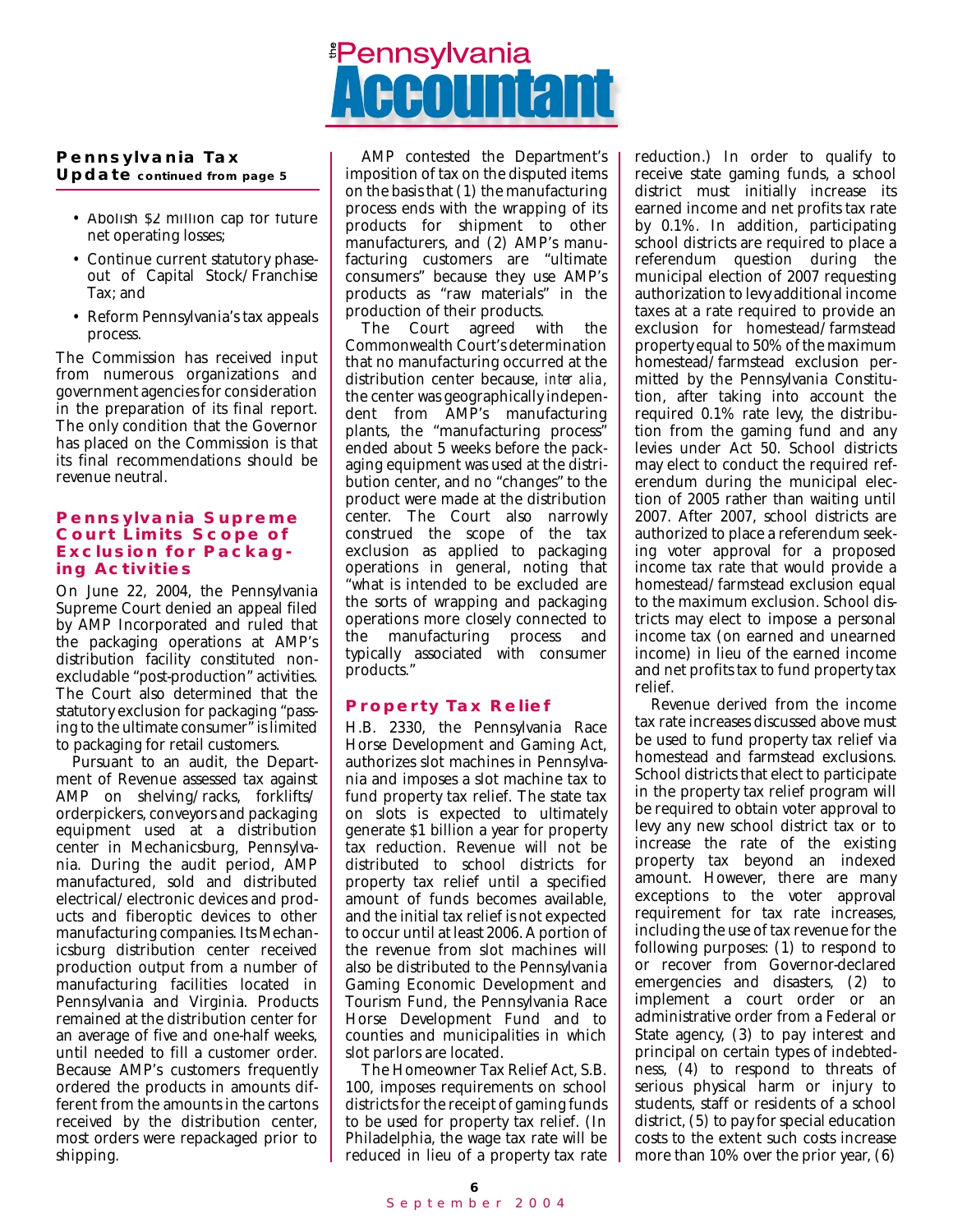## *<u>Pennsylvania</u>*

to pay the cost of certain school improvement plans, (7) to maintain per-student local tax revenue or actual instruction expense per average daily membership, (8) to maintain revenues derived from real property taxes, earned income and net profits taxes, personal income taxes and basic and special education funding allocations at a certain level, (9) to pay health care costs under collective bargaining agreements in effect prior to the Act and (10) to make payments to the Public School Employees' Retirement System if the school district's share of such retirement payments increases more than 7.5% over the prior year.

A school district may end its participation under the Homeowner Tax Relief Act only by placing a question on the ballot after four years of participation.

#### *Calculation of Book Income for Corporate Members of Limited Liability Companies*

In its April/May 2004 Tax Update, the Department of Revenue announced that income from an LLC will be included in the "net income per books" of a corporate member in the year the income is distributed. Non-distributed income or loss will not be recognized in calculating "net income per books." A corporate member must provide specified information to the Department to support an adjustment to book income. Otherwise, the Department will assume that all income from an LLC was distributed in the year it was reported on the Federal tax return.

#### *Department of Revenue Releases Corporation Tax Bulletin*

The Department of Revenue has released Corporation Tax Bulletin 2004-01, which addresses the Department's interpretation of the application of P.L. 86-272 to the Corporate Net Income Tax, as well as proposed de minimis standards for Corporate Net Income and Capital Stock / Franchise Tax purposes. The proposed analysis of whether a connection with Pennsylvania is de minimus includes both qualitative and quantitative factors. That is, even if an activity falls below a specified quantitative threshold (e.g., no more than 7 days in a taxable year), the Department will require the filing of a tax return if the activity produces a specified qualitative result (e.g., Pennsylvania sales of more than \$10,000 during a taxable year). Similarly, even if a company has de minimus Pennsylvania sales, it would be required to file a tax return if it conducts activities in Pennsylvania for more than a specified number of days. The Bulletin also contains specific de minimis criteria for truck and bus companies. The proposed de minimis filing standards apply only to corporate taxes and not to sales and use tax filing requirements. The Bulletin applies to all open cases, tax settlements and appeals.

*Sharon R. Paxton is a member of McNees Wallace & Nurick LLC's State and Local Tax Group. Additional Pennsylvania tax information may be obtained at the firm's "Pennsylvania Tax Page" on the Internet at: www.mwn.com.* ■

## *AICPA Issues SSARS No. 10*

The American Institute of CPAs Accounting and Review Services Committee has issued Statement on Standards for Accounting and Review Services (SSARS) No. 10, *Performance of Review Engagements.* 

SSARS No. 10 amends SSARS No. 1, *Compilation and Review of Financial Statements,* by:

- Expanding on previously provided guidance on analytical procedures, inquiries, and other review procedures
- Providing inquiries regarding fraud that the accountant should consider making in a review engagement
- Requiring representations regarding fraud in the management representation letter
- Clarifying and providing guidance regarding documentation in a review engagement.

The new standard is effective for reviews of financial statements for periods ending on or after December 15, 2004.



*2004-2005 PSPA Officers*

*(Left to Right) Irving Braunstein, EA, State Secretary; Michael H. Agin, CPA, State Treasurer; Richard Brasch Jr., CPA, PSPA President; Linda M. Roth, CPA, President-Elect; Daniel J. Vecchio, CPA, First Vice President; Gerald L. Brenneman, CPA, Second Vice President.*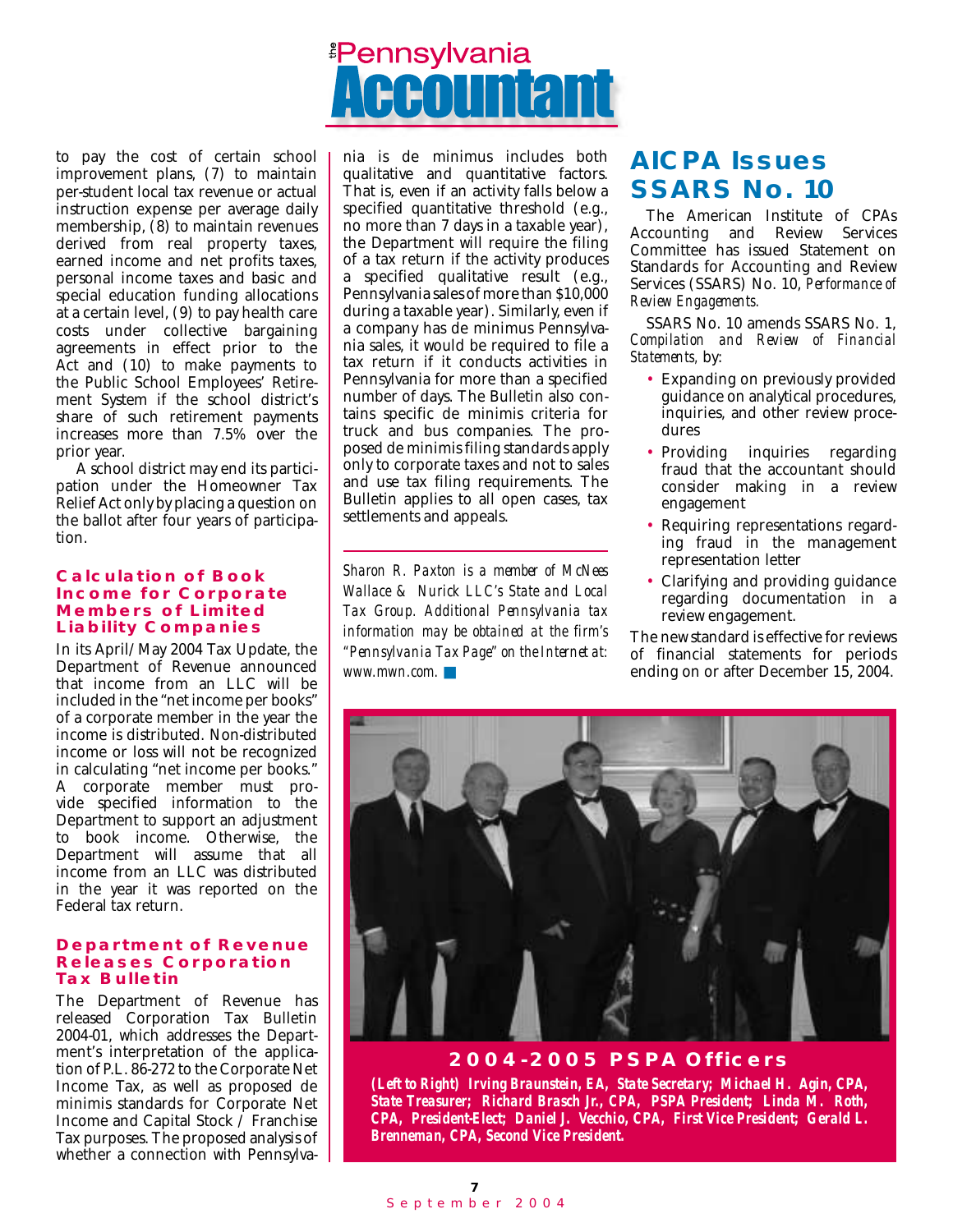



Free access to your financial data -- anytime, anyplace Pay up to 80 bills free online Bill Payer Stay in touch with e-mail Alerts & Notices Keep it together - aggregate all your online information with AccountNet



ď

m۱



This credit union is federally insured by the National Credit Union Administration. Equal Opportunity Lender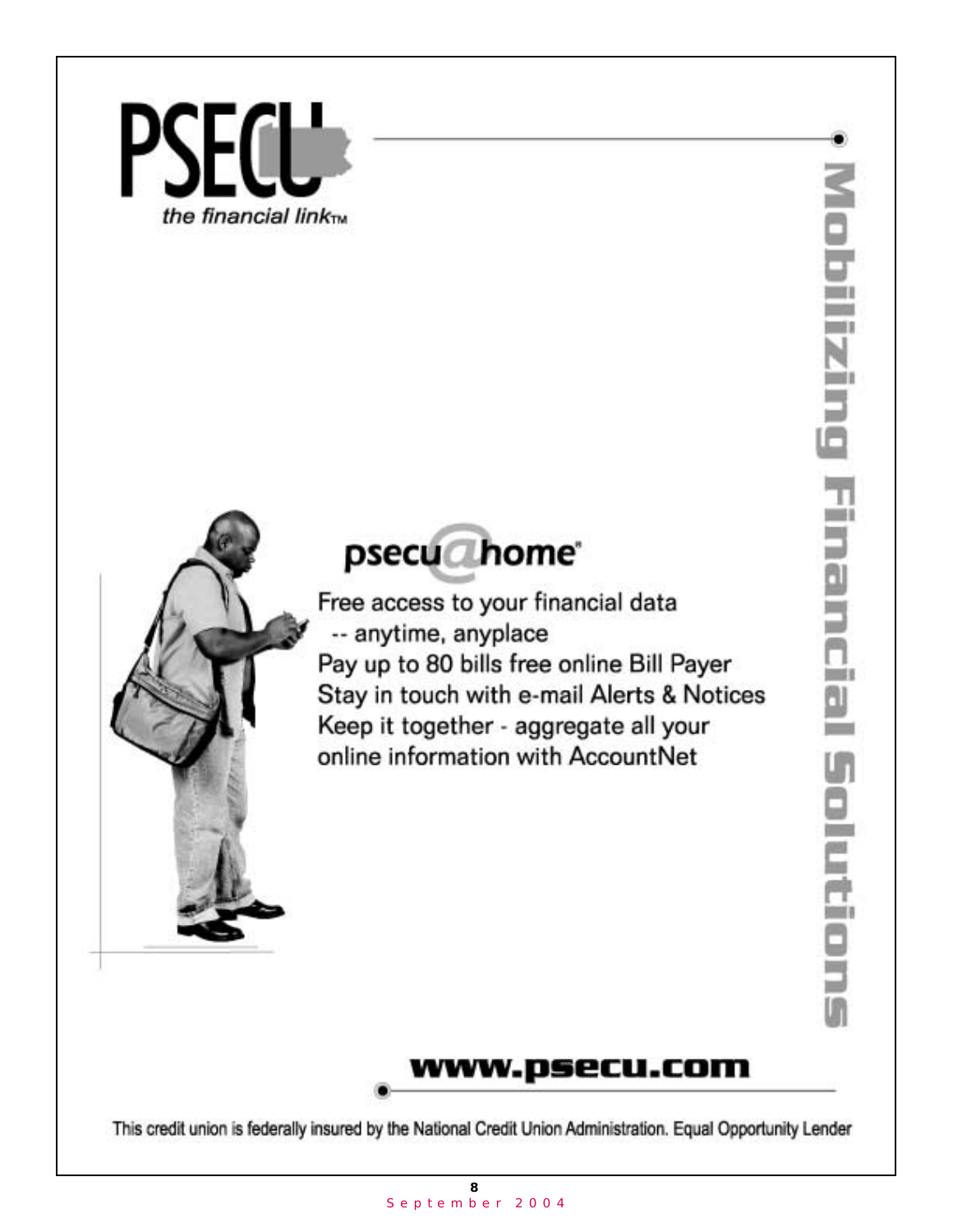## *<u>Pennsylvania</u>*

**CORNER**

#### *Attention All Tax Return Preparers - IRS May be Cold Calling Your Clients*

**TAX**

The current preferred policy for IRS field agents when initializing an audit is to call the taxpayer (your client) on the telephone and ask him/her to set a date for the audit to take place. Among the other questions that the agent is required to ask your client are the type and availability of their books and records kept, and the location of their records.

A copy of the IRS' Initial Taxpayer Contact Check Sheet and the part of the Internal Revenue Manual that deals with the initial contact by telephone may be obtained by contacting the PSPA Executive Office at 1-800-270-3352 or by emailing a request to info@pspa-state.org.

If a Power of Attorney is on file, the agent should contact the POA in lieu of the taxpayer.

Therefore, we strongly advise you to inform all of your clients that they should be polite; but tell the agent that they will be represented by their tax professional and that any further communications should be directed to you. The client should write down the agent's name, badge number, mailing address, and telephone number; and then terminate the call. They should then immediately call you and give you this information.

As an extra precaution, you may wish to obtain Powers of Attorney on all of your clients in the future to prevent the IRS from contacting your client directly. If you decide to do this please be sure to send them into the IRS separately and not with a tax return. Residents of Pennsylvania should send these Powers of Attorney to:

#### Memphis (MAMC) Mail 5333 Getwell Rd. Stop 8423 Memphis, TN 38118 Or Fax: 901-546-4115

The following website will provide correct addresses, faxes, and state mapping for CAF: http://www.irs.gov/ businesses/small/article/ 0,,id=107552,00.html

The IRS has formed a new<br>Statewide Liaison Committee **Committee** comprised of Representatives from IRS, PSPA, PA Bar Assoc., PSEA, NATP, and PICPA. The committee will meet several times a year. Its function is to disseminate IRS information to the accounting organizations' membership and to get feedback of systemic problems that practitioners are encountering. PSPA has been promised that the issues that we bring up will be looked into and that the IRS will get back to our liaison member, Marvin R. Huttman, with an evaluation of the problem. In some cases the problem will be elevated within the IRS, some will be resolved, and some, unfortunately, will not be able to be resolved but at least they will be noted.

We are looking for input from our membership as to items that are systemic in nature. This Liaison Committee is not looking to help solve individual cases, therefore the PSPA Committee On Cooperation with the IRS will evaluate your tax case and if it is determined to be systemic will put the problem on the agenda for the next liaison meeting. Please e-mail any problems to our Executive Director, Sherry L. DeAgostino at execdir@pspa-state.org.

#### *IRS Reviewing Personal Service Corporation Tax Computations*

The Internal Revenue Service recently began contacting corporations that do not appear to have used the applicable personal service corporation tax rate in computing their 2002 and 2003 tax liability. The taxable income of "qualified personal service corporations" is subject to a flat tax rate of 35 percent instead of the graduated rates available to most corporations.

A corporation is a qualified personal service corporation if it meets both of the following tests:

1) Substantially all of the corporation's activities involve the performance of services in the fields of health, law, engineering, architecture,accounting, actuarial science, performing arts, or consulting, and

2) At least 95 percent of the corporation's stock is owned by employees performing services for the corporation, retired employees, the estates of employees, or other persons acquiring stock in the corporation by reason of the death of employees.

Personal service corporations that receive a letter and Revenue Agent Report will have 30 days to either agree or disagree with the proposed tax increase. The tax increase will be the difference between the flat 35 percent rate and the tax shown on the original return.

Taxpayers who do not agree may appeal the determination by providing a written statement that they do not agree, the reasons for disagreement, and the law or other authority that supports their position. Detailed guidance on the examination process and appeal rights is included with the letter.

#### *Revised Form 56 (Notice Concerning Fiduciary Relationship)*

The IRS has revised Form 56 (Notice Concerning Fiduciary Relationship), which may be used to comply with IRC Sec. 6903. The revised form also includes instructions. The form is available on the IRS website at www.irs.gov.

#### *New E-mail Service Available for Technical Guidance*

The Internal Revenue Service is launching a new service to make technical guidance available via e-mail to tax professionals when the documents are issued.

Through the IRS GuideWire list server, subscribers will receive notification of and links to IRS announcements, notices, revenue procedures and revenue rulings as **continued on page 10**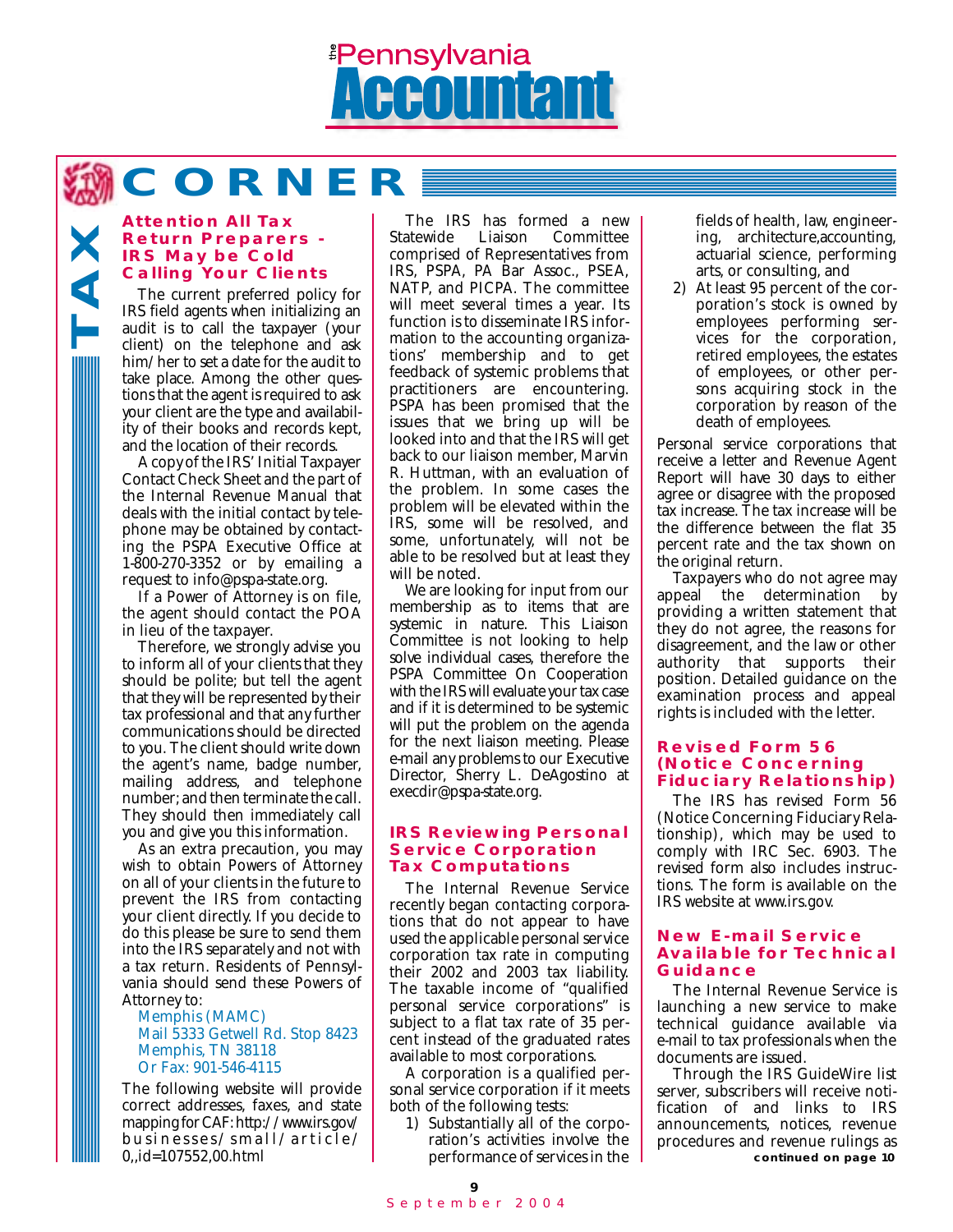

#### **Tax Corner**

**continued from page 9**

they are issued.

To subscribe to the service, individuals should request being added to the list server by going to IRS.gov, clicking on "The Newsroom" and "e-News Subscriptions" then choosing "IRS GuideWire."

The IRS has several other e-mail services available besides GuideWire:

- A weekly summary of IRS technical guidance and other important news is available by subscribing to the Digital Dispatch.
- News releases are available on a sameday basis through the IRS Newswire.
- IRS Tax Tips provides helpful tax information for taxpayers. Tax Tips are distributed on a daily basis during the January - April filing season and periodically through the rest of the year.

These services and others are available by going to the Newsroom on IRS.gov, and clicking on "e-News Subscriptions."

#### *PA Department of Revenue Update*

**Mandatory Electronic Filing Update** - As you know the PSPA disseminated information to the membership earlier this summer regarding the Department's initiative to make the electronic filing of PIT returns mandatory. We thank the many members who took the time to send their comments and experiences regarding electronic filing to the PSPA Executive Office. This initiative was a part of the Revenue's budget proposal that was not passed. At a recent meeting with Department officials, PSPA learned that this initiative will not be pursued at this time. However, the Department does plan to pursue it at a later date.

**No More Paper Sales Tax Returns.** Department officials informed the PSPA Committee at their meeting on July 15, 2004 that beginning with the first sales tax return deadline of 2005 (February 20, 2005) taxpayers will be unable to file a paper sales tax return with the Department. The Department will not issue coupon booklets for the 2005 tax year. Taxpayers will be able to remit sales tax payments either online or through a new automated telephone system that the Department will be activating. Sales tax licensees will receive a letter from the Department in the August timeframe explaining the change.

**Office Closings**. Members of the PSPA Cooperation Committee voiced their concerns over the various local office closings that the Department of Revenue is enacting. The following offices will be closed: Bradford, Washington, Indiana, Wilkes-Barre, Lancaster, Newtown Square and Doylestown. The Department indicated that a *Practitioners Hotline* is being considered as a result of the closings. The office closings are a result of budget cuts and will save an estimated 3.8 million. The taxpayer services and collections functions performed by these offices will be handled by the remaining field offices or by Revenue personnel in Harrisburg.

#### *PA-40 Available for Review*

Practitioners who wish to view the

PA-40 form for next year can do so at http://www.revenue.state.pa.us/pa 40draft. If you have comments after reviewing the daft they can be forwarded directly to Christine Dickson, whose contact information appears at the site.

#### *Revenue reminder re: RCT-101*

The Department recently sent out Corporation Tax nonfiler notices for the tax year 2003. The number of non-filer notices increased from 50,000 last year to 85,000 this year. In response, DOR received many calls from practitioners asserting that the entity is an LLC and no RCT-101 need be filed. This assertion is incorrect as LLC's are subject to CS/FF tax and do require that the RCT-101 be filed. ■

## *PSPA Thanks Chapters for Support*

The Pennsylvania Society of Public Accountants is growing at an annual rate well above the national average for associations of its size. It's not surprising as we continue to offer the highest level of continuing professional education and an ever-growing list of programs that benefit sole practitioners and smaller accounting firms.

The success of this organization is largely the result of ongoing chapter cooperation and support. The PSPA Officers and Board of Directors thank those chapters who make it possible to sustain this growth through their increased generosity.

The 2004 Chapter Commitments are as follows:

| <b>Buxmont</b>                                                   | $$15,000 + $3,000$ for 2nd Annual Day at the Capitol |
|------------------------------------------------------------------|------------------------------------------------------|
| <b>Central/South Central</b><br><b>Joint Education Committee</b> | $$10,000 + $2,000$ for 2nd Annual Day at the Capitol |
| Lehigh Valley                                                    | \$5,500                                              |
| <b>Northeast</b>                                                 | \$2,500                                              |
| Philadelphia                                                     | $$4,000 + $1,000$ Scholarship + \$2,000 ACPEN        |
| Pittsburgh                                                       | \$4,000                                              |

#### *Coy Named Entrepreneur of the Year*



*PSPA member John E. Coy Jr., was named Entrepreneur of the Year by the Kappa Omega Chapter of the Omega Psi Phi Fraternity. Mr. Coy is a member of the South Central Chapter of the PSPA, a former President of the chapter and has been a member of the PSPA for more than twenty five years. He is the principal of Coy's Public Accounting Company at 1316 North 17th Street in Harrisburg.*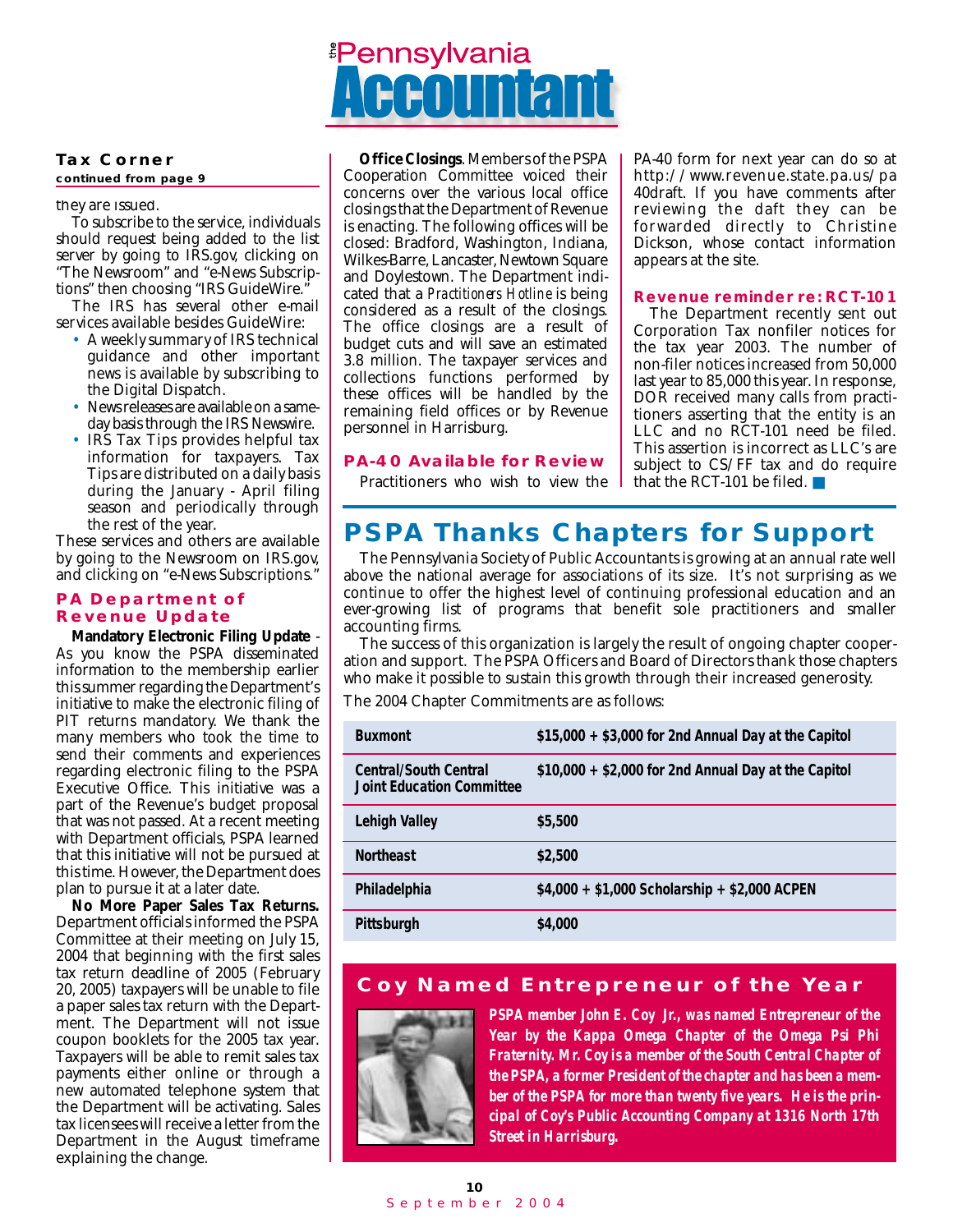

## *Prevention Act Becomes Law*

President Bush signed the SUTA (State Unemployment Tax Acts) Dumping Prevention Act of 2003 into law on August 9, 2004. The Legislation combats the use of tax schemes by companies to disguise their true unemployment experience to avoid paying their appropri-<br>ate share of unemployment unemployment insurance taxes. Most of these schemes involve the use of questionable mergers, acquisitions or restructuring projects. It is estimated that the legislation will save \$498 million over five years through increased tax collections from employers and decreased payments to individuals who abuse the system.

As a condition of state eligibility for unemployment insurance compensation grants, the SUTA Dumping Prevention Act of 2003 requires states to enact conforming legislation before the end of 2005 that would prohibit companies from engaging in these tax avoidance schemes as well as impose penalties on violators and promoters. Since most SUTA dumping occurs early in the calendar year, states will save their unemployment trust funds from a final blow of SUTA tax evasion if they act legislatively before the end of this year. The legislation also authorizes the states to access nationwide information from the National Directory of New Hires to ensure that unemployment benefits are not fraudulently paid to those who have already returned to work.

In response to this growing issue, North Carolina lead the nation in strengthening its anti-SUTA dumping laws, making SUTA dumping or aiding in SUTA dumping a felony crime. Since North Carolina implemented heftier consequences, the state has received almost \$1 million from six employers who were found to be SUTA dumping, and the state is pursuing nearly 50 more companies they suspect may be doing the same.

## *New Jersey Enacts New Legislation SUTA Dumping*

The tax legislation summarized below was enacted as part of the State of New Jersey's 2005 Budget. For additional information please go to http://www.state.nj.us/treasury/taxation/.

#### *Property Tax Relief Benefits Increased*

L.2004, c.40. enacted as part of the new FAIR (Fair And Immediate Relief) program, provides increased property tax relief benefits to New Jersey homeowners and tenants. Beginning with the rebates paid in 2004 for applications filed for tax year 2003, the rebate amounts are as follows:

that the portion of income exceeding \$500,000 shall be taxed at a rate of 8.97%.

#### *Outdoor Advertising Fee Changes*

L. 2004, c.42, enacted June 29, 2004 and effective immediately, provides for gradual reduction in the rate of the fee imposed on outdoor advertising signs and provides that entities that are treated as exempt organizations for sales and use tax purposes shall be exempt from the outdoor advertising fee as well. It also subjects outdoor advertising signs to real property tax.

| Homeowners age 65 or over or disabled:                         |                                                     |  |  |  |
|----------------------------------------------------------------|-----------------------------------------------------|--|--|--|
| <b>REBATE AMOUNT</b><br><b>INCOME:</b>                         |                                                     |  |  |  |
| \$0 to \$70K:                                                  | Min. rebate of \$1,000, max. rebate of<br>\$1,200   |  |  |  |
| Over \$70K but not over \$125K:                                | Min. rebate of \$600, max rebate of<br><b>S800</b>  |  |  |  |
| Over \$125K but not over \$200K:                               | Rebate equals \$500                                 |  |  |  |
| Homeowners under age 65 and not disabled:                      |                                                     |  |  |  |
| \$0 to \$125K:<br>Min. rebate of \$600, max rebate of<br>\$800 |                                                     |  |  |  |
| Over \$125K but not over \$200K:                               | Rebate equals \$500                                 |  |  |  |
| Tenants age 65 or over or disabled:                            |                                                     |  |  |  |
| \$0 to \$70K (married filing joint)                            | Min. rebate of \$150, max. rebate of<br><b>S825</b> |  |  |  |
| \$0 to \$35K (single filers)                                   | Min. rebate of \$150, max. rebate of<br><b>S825</b> |  |  |  |
| \$35K to \$100K (single filers)                                | Rebate equals \$150                                 |  |  |  |
| \$70K to \$100K (married filing joint)                         | Rebate equals \$150                                 |  |  |  |
|                                                                | Tenants under age 65 and not disabled:              |  |  |  |
| \$0 to \$100K<br>Rebate equals \$150                           |                                                     |  |  |  |

#### *Increased Gross Income Tax on High-Income Taxpayers*

L. 2004, c.40, enacted June 28, 2004 and effective immediately, increases the gross income tax rate for the highestincome taxpayers. It establishes an additional tier in the graduated gross income tax table for taxpayers with taxable income above \$500,000, providing

#### *Transitional Energy Facility Assessment Phase-Out Schedule*

L. 2004, c.43, enacted June 29, 2004 and effective immediately, extends the end date of the phase-out period for this assessment to 2010 and modifies the annual rates.

**continued on page 19**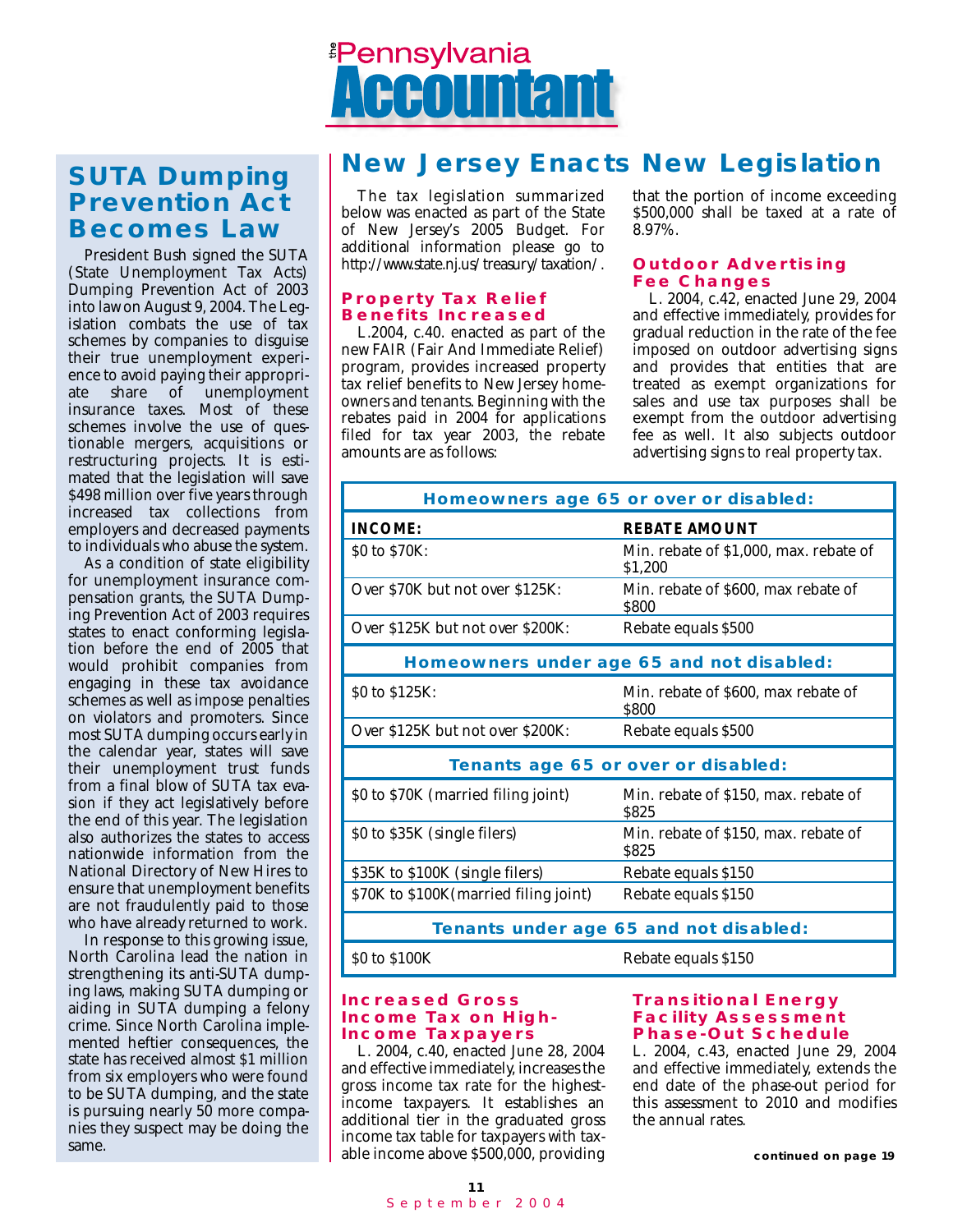

#### *PSPA Past Presidents*

(left to right - front row) Mary Lew Kehm, CPA; Joyce P. Huttman, PA; (back row) Marvin R. Huttman, CPA; Bernard A. Deverson, CPA; Neil C. Trama, PA; W. Raymond Bucks, CPA; Timothy J. Sundstrom, CPA; H. Richard Neidermyer, CPA; David E. Fleck, PA.





Jeffrey and Paulette Novak of Custom Brokers Group, Corporate Sponsors of the PSPA 57th Annual Meeting.



Bruce Walton of PNC Bank address attendees of the Installation Dinner. PNC was a Corporate Sponsor of the 57th Annual Meeting.



Territorian and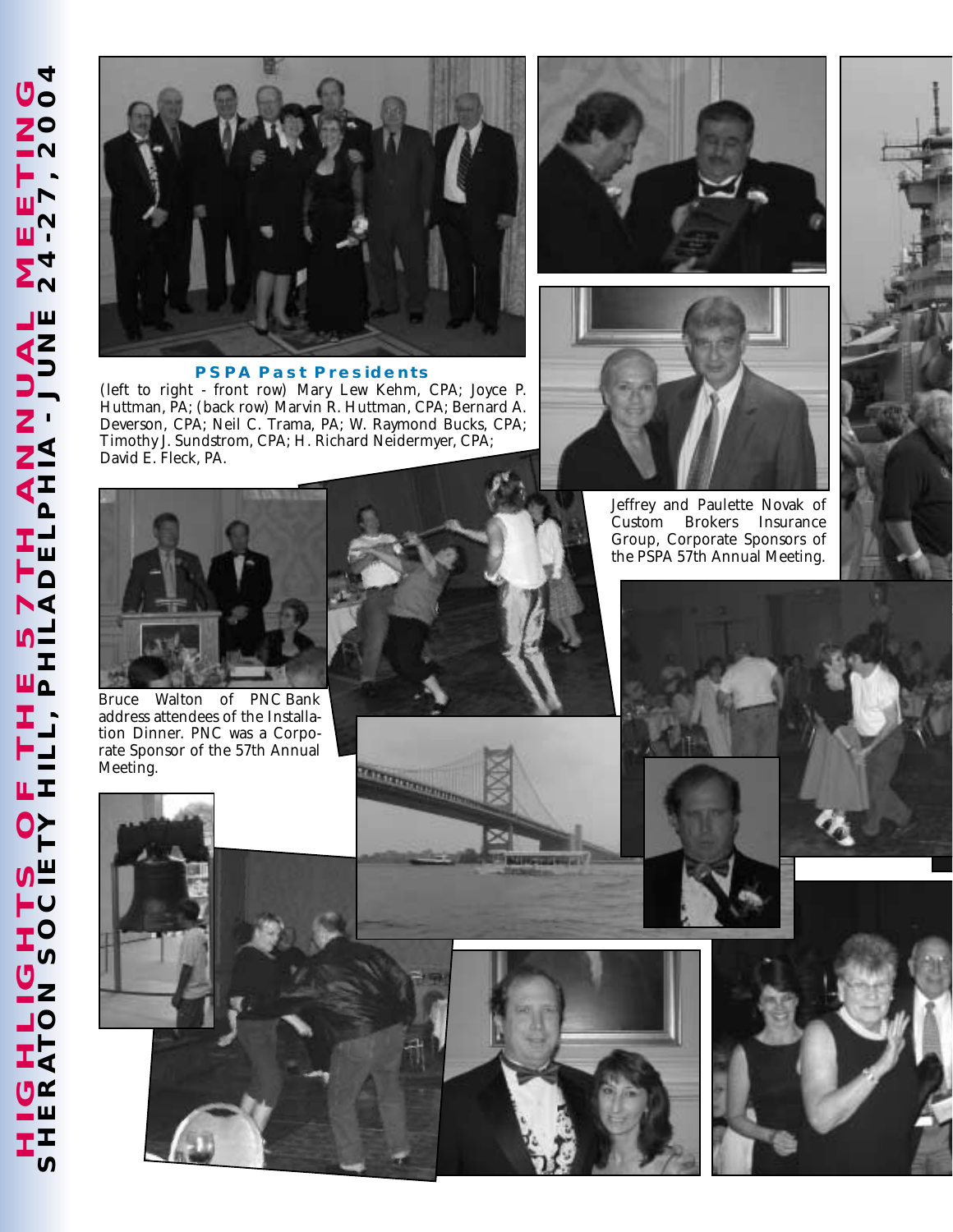## **SHERATON SOCIETY HILL, PHILADELPHIA - JUNE 24-27, 2004**  $\boldsymbol{\eta}$ **HIGHLIGHTS OF THE 57TH ANNUAL MEETING HIGHLIGHTS** <0 Ť T ٣ 住 (J Í U **HIA-LEAR**  $\frac{2}{11}$ **NIEE**<br>24  $\blacktriangle$ ï **ING4**















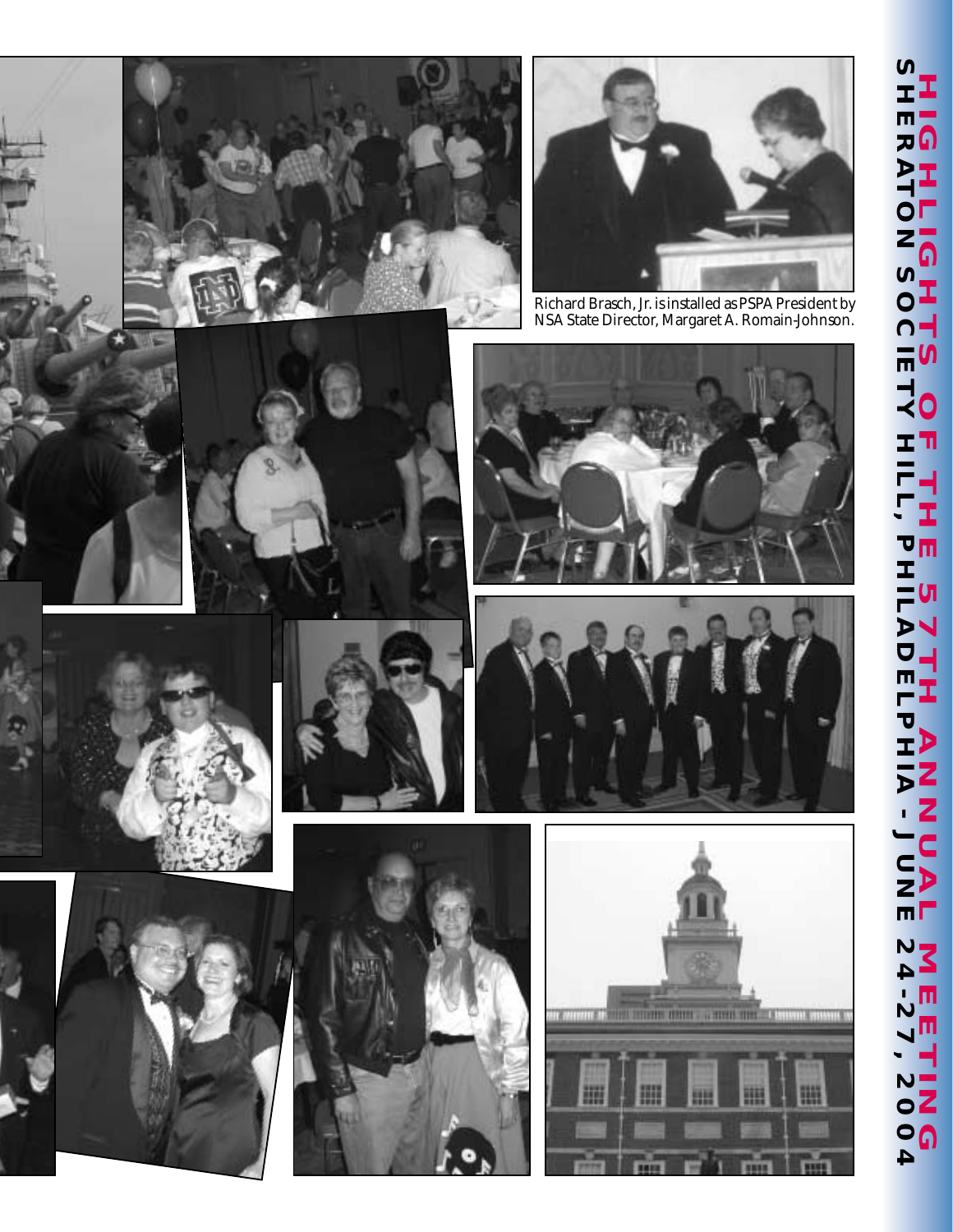

#### CCH INCORPORATED

## **PSPA MEMBERS SAVE 40% ON CCH GUIDES Choose from many of your favorite titles!**

*<u><b>Pennsylvania</u>* 

*SHIPPING CHARGES*

1 Copy \$ 6.00 6-10 Copies of the Same Title \$17.00

2-5 Copies of the Same Title \$10.00 11+ Copies of the Same Title *Please contact the PSPA Executive Office*

| CCH 2004 Guidebook to Pennsylvania<br><b>Taxes</b>                                |              | CCH 2004 Master<br><b>Depreciation Guide</b>                                                                                                              |              | Many other titles are<br>available from CCH. Go to<br>www.tax.cchgroup.com to          |
|-----------------------------------------------------------------------------------|--------------|-----------------------------------------------------------------------------------------------------------------------------------------------------------|--------------|----------------------------------------------------------------------------------------|
| Quantity Ordered: _____ @<br><b>Shipping Charge: (See Above)</b><br>6% Sales Tax: | \$36.00      | Quantity Ordered: _____@<br><b>Shipping Charge: (See Above)</b><br>6% Sales Tax:                                                                          | \$34.00      | view a complete list of<br>available titles. If you are<br>interested in purchasing a  |
| <b>TOTAL:</b>                                                                     | $\mathbf{s}$ | <b>TOTAL:</b>                                                                                                                                             | $\mathbf{s}$ | title that does not appear                                                             |
| List Price $$57.50 + Shipping & Sales Tax$                                        |              | List Price \$55.00 + Shipping & Sales Tax                                                                                                                 |              | on this form please contact<br>the PSPA Executive Office<br>at 1-800-270-3352 or email |
| <b>CCH 2004 US Master Tax Guide</b>                                               |              | <b>CCH 2004 State Tax Handbook</b>                                                                                                                        |              | your request to<br>info@pspa-state.org.                                                |
| Quantity Ordered: _____ @<br><b>Shipping Charge: (See Above)</b>                  | \$36.00      | Quantity Ordered: _____ @<br><b>Shipping Charge: (See Above)</b>                                                                                          | \$34.00      |                                                                                        |
| 6% Sales Tax:                                                                     |              | 6% Sales Tax:                                                                                                                                             |              |                                                                                        |
| <b>TOTAL:</b>                                                                     | $s$ and $s$  | <b>TOTAL:</b>                                                                                                                                             | $\mathbf{s}$ |                                                                                        |
|                                                                                   |              | List Price \$57.50 + Shipping & Sales Tax List Price \$55.00 + Shipping & Sales Tax                                                                       |              |                                                                                        |
|                                                                                   |              |                                                                                                                                                           |              |                                                                                        |
|                                                                                   |              |                                                                                                                                                           |              |                                                                                        |
|                                                                                   |              |                                                                                                                                                           |              |                                                                                        |
|                                                                                   |              | PHONE $(\_\_\_)$                                                                                                                                          |              |                                                                                        |
|                                                                                   |              |                                                                                                                                                           |              |                                                                                        |
|                                                                                   |              | Total Enclosed S ______________________ Method of Payment: □ Check □ Credit Card □ Visa* □ Mastercard*                                                    |              |                                                                                        |
|                                                                                   |              |                                                                                                                                                           |              |                                                                                        |
| Signature<br>*Credit Card Orders May Be Faxed To: 717-234-9556                    |              |                                                                                                                                                           |              |                                                                                        |
|                                                                                   |              | Make check Payable to PSPA.<br>Mail together with this form to:<br><b>PSPA</b><br><b>ATTN: CCH ORDER</b><br>20 Erford Road, Suite 200A, Lemoyne, PA 17043 |              | <b>CCH INCORPORATED</b>                                                                |
|                                                                                   |              | 14<br>September 2004                                                                                                                                      |              |                                                                                        |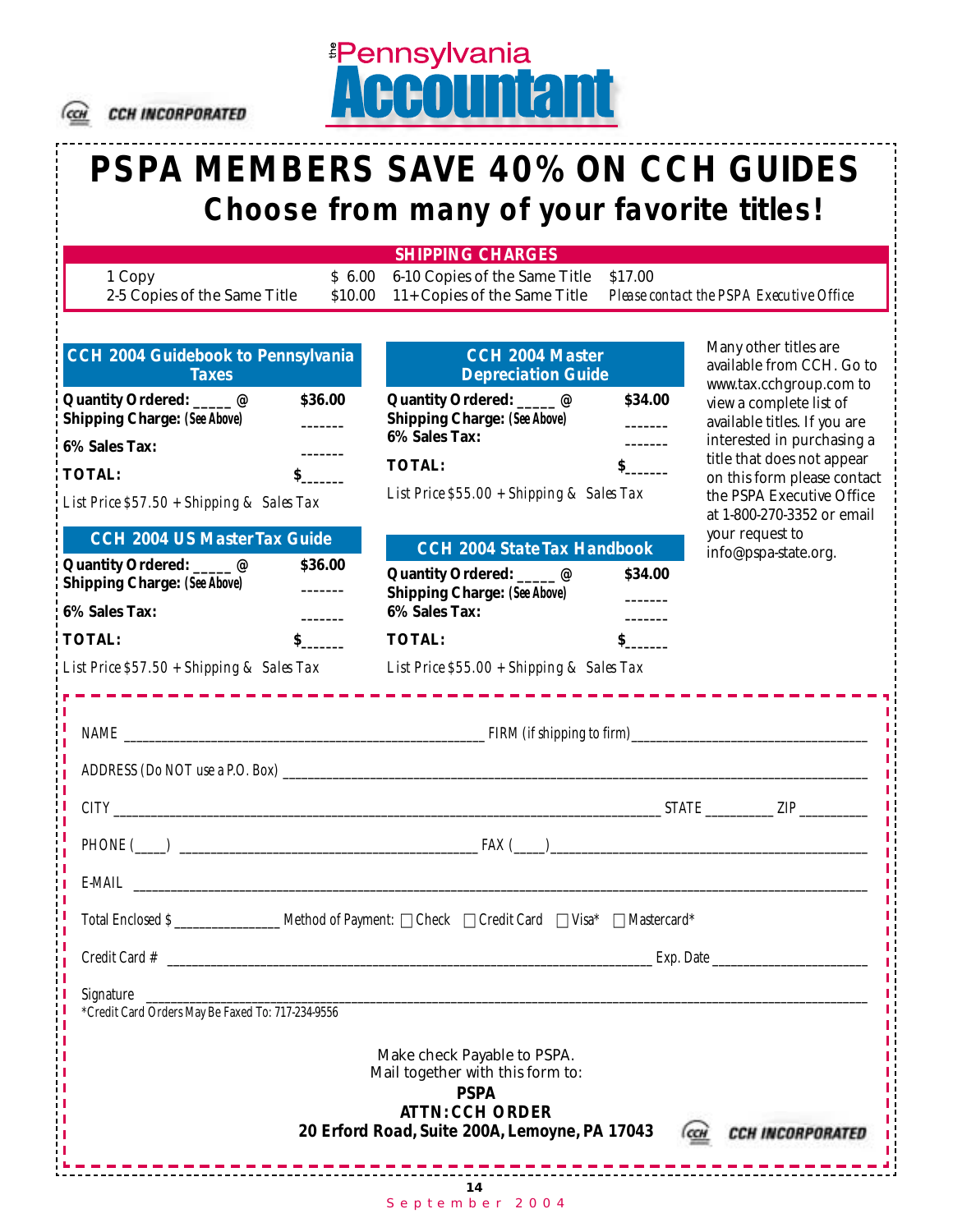



## **ORDER THE RIA FEDERAL TAX HANDBOOK FOR JUST \$32!**

### *THIS PUBLICATION WILL SHIP IN NOVEMBER 2004.*



*Federal Tax Handbook, 2005 Edition, A convenient but thorough authority for 100s of critical tax questions.*

The RIA *Federal Tax Handbook* is the most authoritative, accurate and easy-to-use paperback reference for day-to-day tax questions on 2004 and 2005 taxes. The 2005 edition of this essential tool is the

most extensive ever — containing answers to hundreds of tax questions plus guidance on the latest tax topics and changes. Portable and easy-to-read, it provides comprehensive answers to questions on individual and corporate taxation, pension plans, IRAs, Roth IRAs, employee benefits, deductions, estate and gift taxes, and much more.

With the Handbook on your shelf, answers to your tax questions are at your fingertips.

The Federal Tax Handbook includes:

- Detailed coverage of the latest tax legislation
- Current and next year's income tax rates and the current rates for estate and gift, excise and Social Security taxes
- Guidance as to which IRS forms to use to report, file and make elections
- Extensive professional advice based on the experience of RIA's expert editorial team, not found in cited authorities (and you won't find it with the competition either)
- A comprehensive topic index with words that practitioners know and use. A margin index on the back cover helps you locate chapters quickly and saves you time
- The Handbook is shipped with the 2005 CPE Quizzer! You have the choice to answer 50, 100 or 150 questions based on Handbook information, and receive 10, 20 or 30 CPE credit hours respectively! A processing fee is charged for grading the Quizzer. Before completing the questions, check with your local CPE accrediting organization to see if it accepts the RIA Quizzer.
- RIA will continue to provide you with the latest tax developments, insightful guidance and updates, via our website (www.RIAhome.com/federaltaxhandbook) even after you receive your Handbook.

|                                                                | PHONE $(\_\_\_)$                                                                                        |            |
|----------------------------------------------------------------|---------------------------------------------------------------------------------------------------------|------------|
|                                                                |                                                                                                         |            |
|                                                                | <b>RIA FEDERAL TAX HANDBOOK</b> Quantity @ \$32 ____________ Total (includes shipping)                  |            |
|                                                                | 6% Sales Tax:                                                                                           |            |
|                                                                | TOTAL:                                                                                                  |            |
|                                                                | Total Enclosed S _______________________ Method of Payment: □ Check □ Credit Card □ Visa* □ Mastercard* |            |
|                                                                |                                                                                                         |            |
| Signature<br>*Credit Card Orders May Be Faxed To: 717-234-9556 |                                                                                                         |            |
|                                                                | Make check Payable to PSPA.<br>Mail together with this form to:                                         |            |
|                                                                | <b>PSPA</b><br><b>ATTN: RIA ORDER</b><br>20 Erford Road, Suite 200A, Lemoyne, PA 17043                  | <b>RLA</b> |
|                                                                | 15<br>September 2004                                                                                    |            |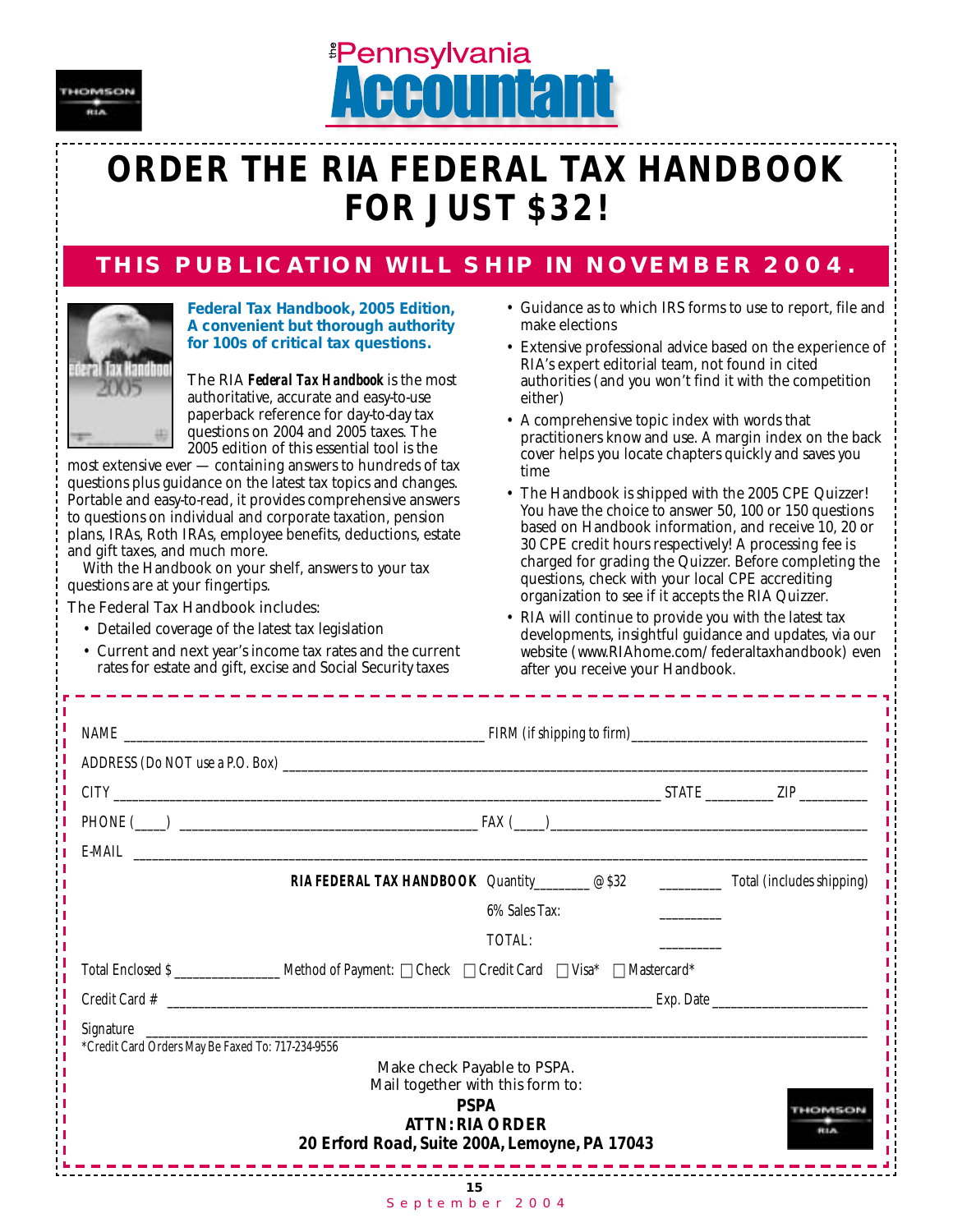<u> <sup>e</sup>Pennsvlvania</u>



## *Buxmont Chapter*

**All meetings are held on the fourth Tuesday of the month at Williamson's Restaurant in Horsham unless otherwise noted.**

*SEPTEMBER 28, 2004*

TOPIC: Ethics in Accounting SPEAKER: Ronald Duska CPE: 4 Hours Other

*OCTOBER 26, 2004* TOPIC: Marketing Your Practice SPEAKER: Lance Wallach CPE: 2 Hours Other

*NOVEMBER 23, 2004* TOPIC: Local Tax Forum SPEAKERS: James Hunt and Thomas Kramer CPE: 4 Hours Tax

### *Central Chapter*

*SEPTEMBER 23, 2004*

LEGISLATOR APPRECIATION NIGHT LOCATION: Inn at Reading TIME: 5:30-6:30 – Cocktails 6:30 P.M. – Dinner

### *Lehigh Valley Chapter*

**All meetings are held on the third Tuesday of the month at the Holiday Inn East, Bethlehem, unless otherwise noted.**

#### *SEPTEMBER 21, 2004*

TOPIC: Internal Revenue Service - E-filing, Offers in Compromise, Collections and Payment Plans, and Audits SPEAKERS: IRS Representatives CPE: 4 Hours Tax

> *OCTOBER 19, 2004* TOPIC: 1031 Tax Deferred Exchanges CPE: 2 Hours Tax

*OCTOBER 27, 2004* TOPIC: Pennsylvania Department of Revenue FALL TAX SEMINAR CPE: 8 Hours Tax

#### *NOVEMBER 16, 2004*

Debt Collection & Credit Practices CPE: 2 Hours Other

## *Philadelphia Chapter*

*SEPTEMBER 22, 2004*

LEGISLATOR APPRECIATION NIGHT TOPIC: The Pear Review Process LOCATION: Springfield Country Club SPEAKER: David Kline, CPA

*OCTOBER 18, 2004*

TOPIC: Inheritance Tax Update LOCATION: Holiday Inn Hotel, City Line Avenue SPEAKER: J. Paul Dibert, PA Department of Revenue CPE: 2 Hours Tax

#### *Western Pennsylvania Chapter*

*SEPTEMBER 15, 2004* LOCATION: Edgewood Country Club CPE: 4 Hours

*SEPTEMBER 15, 2004* LOCATION: Edgewood Country Club CPE: 4 Hours

*NOVEMBER 17, 2004* LOCATION: Edgewood Country Club CPE: 4 Hours

### *South Central Chapter*

**All meetings are held at the Radisson, Camp Hill unless otherwise noted.**

#### *SEPTEMBER 15, 2004*

LLC's to S Corporations and New Depreciation Rules CPE: 4 Hours Tax TIME: 1:00 P.M. to 5:00 P.M.

#### *OCTOBER 19, 2004*

LEGISLATIVE BREAKFAST Pennsylvania State Capitol Building - East Wing Rotunda TIME: 8:00 A.M.

#### *OCTOBER 27, 2004*

1031 Tax Deferred Exchanges CPE: 4 Hours Tax TIME: 1:00 P.M. to 5:00 P.M.

#### *NOVEMBER 18, 2004*

Pre-death Planning and Probate Procedures CPE: 4 Hours Tax TIME: 1:00 P.M. to 5:00 P.M.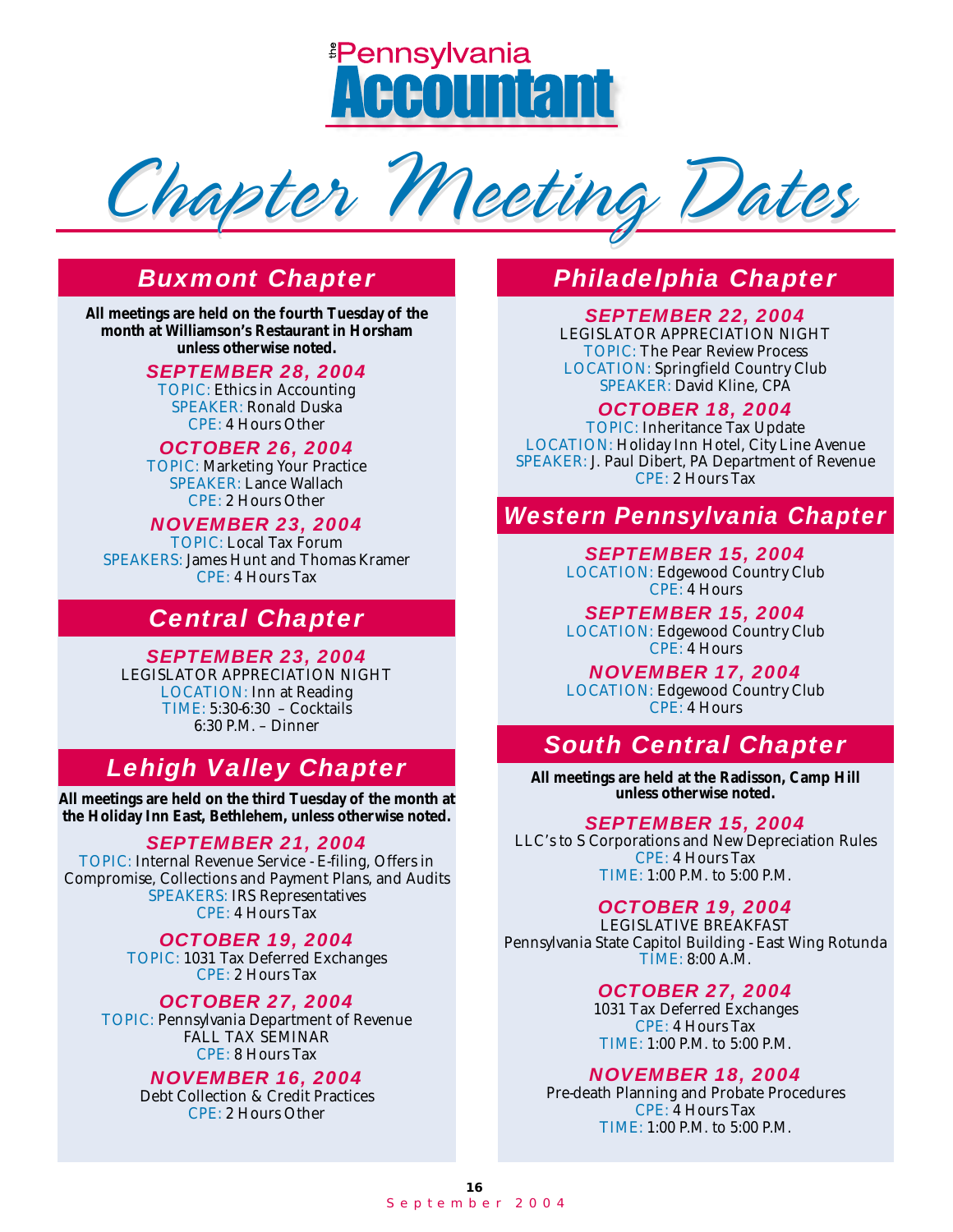<u> <sup>e</sup>Pennsvlvania</u>

Seminar Dates

## *ACPEN Satellite & Webcast CPE*

*SEPTEMBER 22, 2004* Accounting & Auditing Update (Partial Yellow Book Credit, TBD)

*OCTOBER 20, 2004* Financial Planning Issues and Tactics in Today's Economy

> *NOVEMBER 17, 2004* Effective Tax and Retirement Planning for Small Businesses, Partnerships and LLC's

> > *DECEMBER 8, 2004* Annual Tax Update

*JANUARY 12, 2005* Effective Controllership Skills

### *Gear Up Accounting Seminars*

*SEPTEMBER 24, 2004* Holiday Inn Bethlehem CPE: 8 Hours Accounting Sponsored By: Lehigh Valley Chapter

## *Gear Up Business Entities Seminars*

*SEPTEMBER 16 & 17, 2004* Radisson Penn Harris Hotel, Camp Hill CPE: 16 Hours Tax Sponsored By: Central/South Central Joint Education Committee

*SEPTEMBER 22, 2004* Clarion Hotel, Scranton CPE: 8 Hours Tax Sponsored By: Northeast Chapter

#### *SEPTEMBER 28, 2004*

Springfield County Club CPE: 8 Hours Tax Sponsored By: Philadelphia & Southeast Chapters

#### *OCTOBER 19, 2004*

Edgewood Country Club, Monroeville CPE: 8 Hours Tax Sponsored By: Pittsburgh Chapter

#### *OCTOBER 19 & 20, 2004*

Radisson Hotel, Trevose CPE: 16 Sponsored By: Buxmont Chapter

### *Gear Up 1040 Tax Seminar*

*NOVEMBER 1 & 2, 2004* Marriott Hotel, Harrisburg CPE: 16 Hours Tax Sponsored By: Central/South Central Joint Education Committee

**NOVEMBER 10 & 11, 2004** Holiday Inn Bethlehem CPE: 16 Hours Tax Sponsored By: Lehigh Valley Chapter

**NOVEMBER 10 & 11, 2004** Woodlands Inn, Wilkes Barre CPE: 16 Hours Tax Sponsored By: Northeast Chapter

**NOVEMBER 16 & 17, 2004** Springfield Country Club CPE: 16 Hours Tax Sponsored By: Philadelphia & Southeast Chapters

> **NOVEMBER 22 & 23, 2004** Marriott Hotel, Harrisburg CPE: 16 Hours Tax Sponsored By: Central/South Central Joint Education Committee

#### **DECEMBER 6 & 7, 2004**

Radisson Hotel, Trevose CPE: 16 Hours Tax Sponsored By: Buxmont Chapter

**DECEMBER 9 & 10, 2004**

Edgewood Country Club, Monroeville CPE: 16 Hours Tax Sponsored By: Pittsburgh Chapter

### *Gear Up 1041 Seminar*

*SEPTEMBER 23, 2004* Holiday Inn Bethlehem CPE: 8 Hours Tax Sponsored By: Lehigh Valley Chapter

*Pennsylvania Department of Revenue Tax Seminar*

#### *OCTOBER 27, 2004*

Holiday Inn Bethlehem CPE: 8 Hours Tax Sponsored By: Lehigh Valley Chapter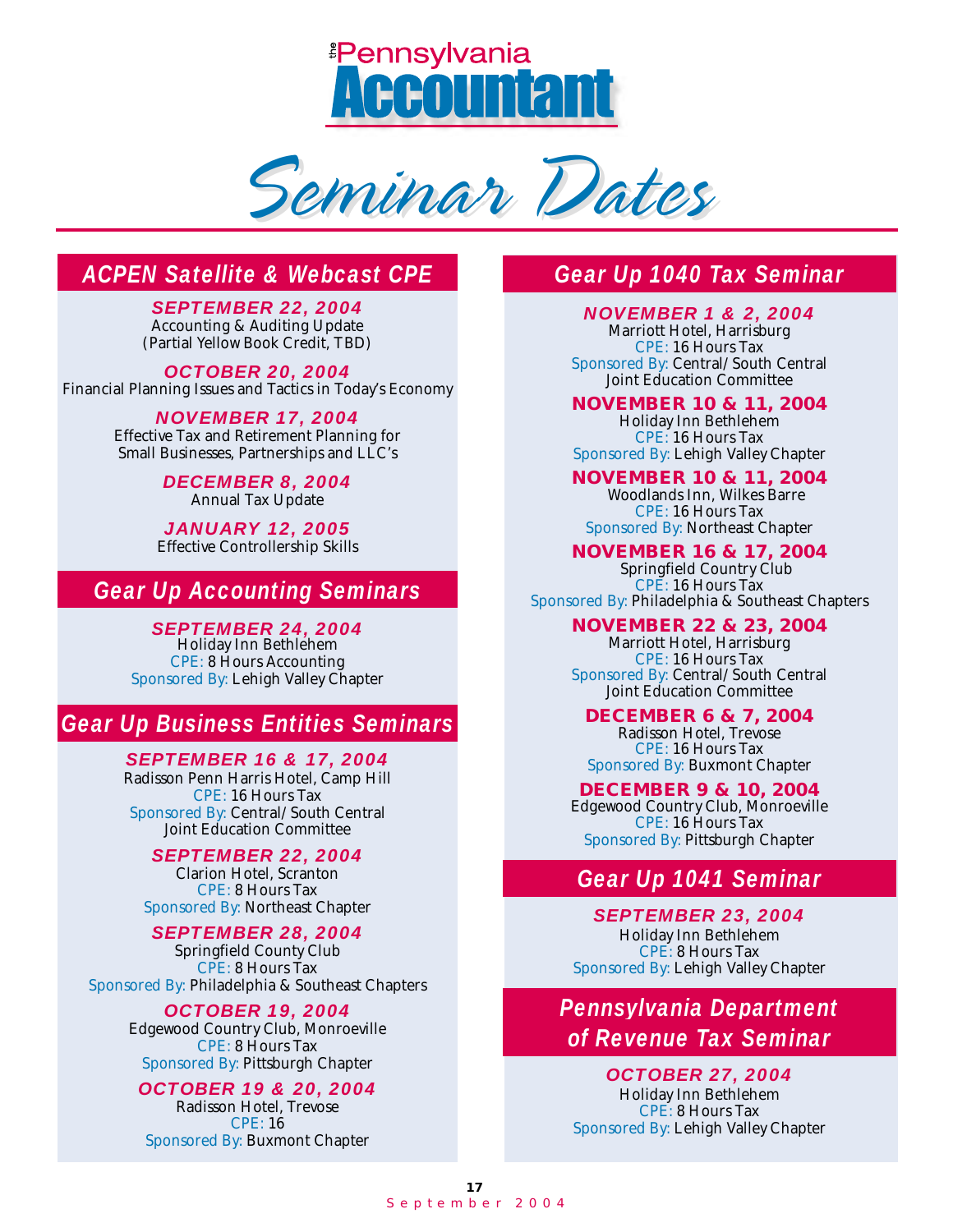

• purchase • refinance • A+ loans • sub-prime • jumbo • debt consolidation • home improvement • zero down • no doc/stated • home equity loans · interest only • 100% LTV · COFI · MTA · Products to meet all your client needs

We are proud to announce our support of PSPA and to provide you with exclusive benefits. Our PSPA program develops additional revenue streams for your business and offers discounts to your clients.

> Learn more about our incentive programs and how we can help to build your business

## 888.707.7732

revans@spectrumfinancialservices.com **Randall Evans, President** John Sykes, ACA, CFO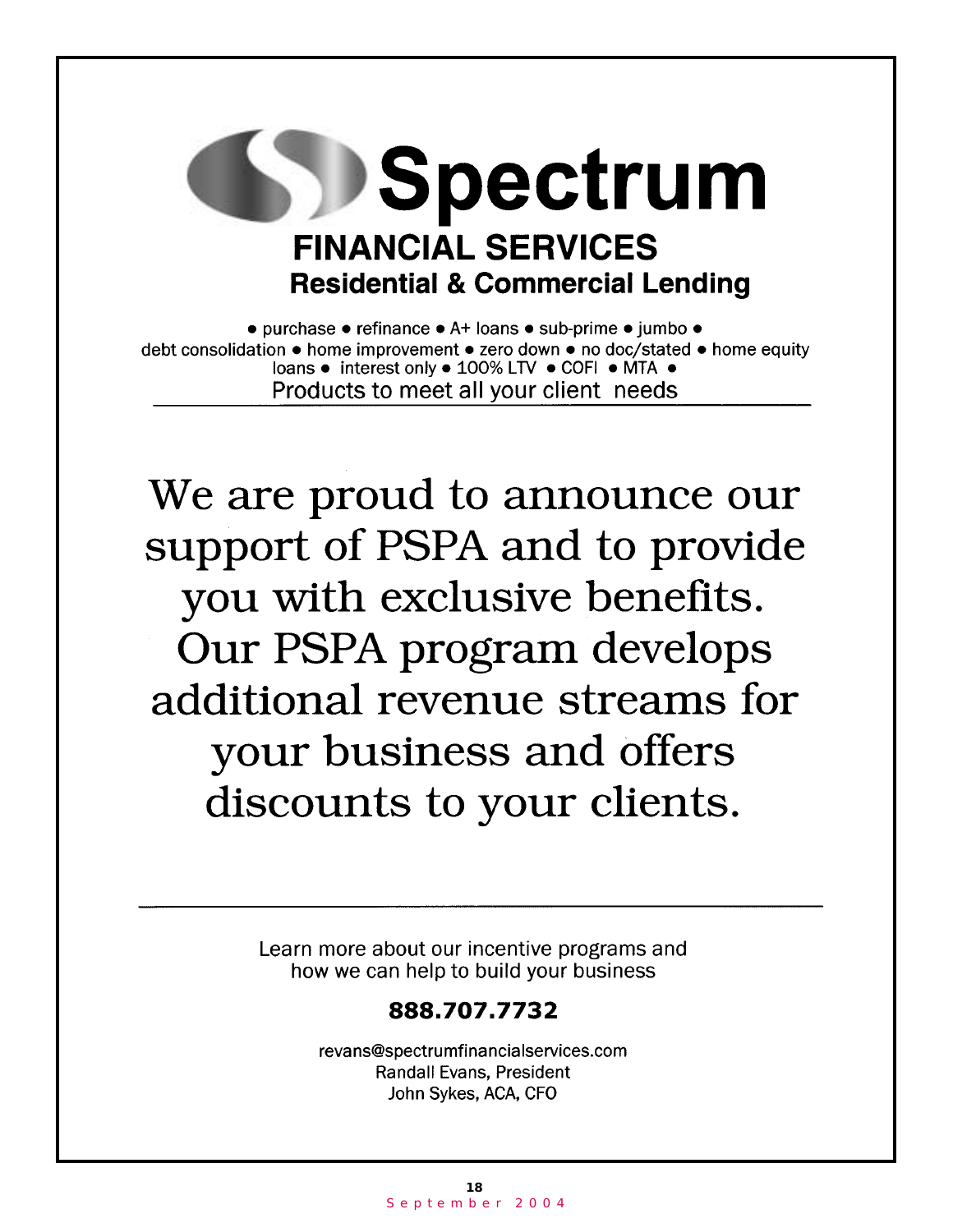#### **New Jersey Enacts New Legislation**

**continued from page 11**

#### *New Tire Fee*

L. 2004, c.46, enacted June 29, 2004 and effective August 1, 2004, imposes a fee of \$1.50 on the sale of new motor vehicle tires, including tires sold as a component part of a new motor vehicle either sold or leased in New Jersey.

#### *CBT Net Operating Loss Changes*

L. 2004, c.47, enacted June 29, 2004 and effective immediately, provides that for privilege periods beginning during calendar year 2004 and calendar year 2005, a limited net operating loss ("NOL") deduction is allowed for the privilege period. The deduction permitted may reduce entire net income by up to 50%. To the extent that any NOL is disallowed by reason of this limiting provision, the date on which the disallowed deduction would otherwise expire is extended by a period equal to the period of disallowance.

#### *911 System/Emergency Response Fee*

L. 2004, c.48, enacted June 29, 2004 and effective immediately, applicable to billing periods ending on or after July 1, 2004, for most services, and to billing periods ending on or after August 1, 2004, for certain services, imposes a \$.90 fee on periodic billing to mobile telecommunications and telephone exchange customers. The fee shall be used to fund the "911" system and certain other emergency response systems.

#### *HMO Assessment*

L. 2004, c.49, enacted on June 29, 2004 and effective immediately, establishes an interim assessment on health maintenance organizations, and mandates a comparative study of the equity of various taxes imposed on all health care insurance companies.

#### *Spill Tax Changes*

L. 2004, c.50, enacted June 29, 2004, provides for tax rate increases effective immediately and retroactive to transfers occurring on and after January 1,

## <u><sup>ª</sup>Pennsylvania</u>

2004. The new tax rate for petroleum products, hazardous substances containing precious metals, elemental phosphorous and qualified antimony or antimony trioxide for fire retardants is \$0.023 per barrel transferred. The new tax rate for hazardous substances other than the above listed is 1.53% of the fair market value of the substance transferred.

#### *Air Toxics Surcharge*

L. 2004, c.51, which was enacted on June 29, 2004 and took effect immediately, imposes a new annual surcharge, ranging from \$.10 to \$10.00 per pound of toxic substance, depending on the category of toxin, on toxic air emissions at certain kinds of facilities. A portion of the revenue from this fee will be used to improve security at nuclear power plants in the State.

#### *Electronic Funds Transfer Threshold*

L. 2004, c.52, enacted June 29, 2004 and effective immediately, lowers the threshold for mandatory use of electronic transfer as the means of filing state taxes of electronic transfer to those taxpayers whose prior year liability was \$10,000 or more.

#### *Cosmetic Medical Procedures Tax*

L. 2004, c.53, which was enacted on June 29, 2004 and became effective immediately, but remains inoperative until September 1, 2004, imposes a new 6% gross receipts tax on the purchase of certain cosmetic medical procedures, which are medical procedures performed in order to improve a person's appearance, but without significantly serving to prevent or treat illness or disease or to promote proper functioning of the body. "Cosmetic medical procedures" do not include reconstructive surgery or dentistry to correct or minimize abnormal structures caused by birth defects, developmental abnormalities, trauma, infection, tumors or disease. The tax will be collected from the patient by the cosmetic medical service provider, who will be required to remit the tax quarterly.

#### *Ambulatory Care Facility Assessment (administered by Dept. of Health and Senior Services)*

L. 2004, c. 54, imposes an annual fee on the gross receipts of certain licensed ambulatory care facilities. Note: This fee is assessed, collected, and administered by the Department of Health and Senior Services (tel. 609-292-7834), not by the Division of Taxation.

#### *Estimated Tax on Income from Sale of Real Property by Nonresidents*

L. 2004, c.55, enacted on June 29, 2004 and effective August 1, 2004, supplements the Gross Income Tax Act by requiring nonresidents who derive income from the sale of real property in this State to pay estimated gross income tax. The Act provides that a county recording officer at the time the deed is filed must be presented with evidence of filing or payment of estimated tax with respect to the gain realized from the sale.

#### *Bank Account Information*

L. 2004, c.56, which was enacted on June 29, 2004 and took effect immediately, requires financial institutions, in response to a request by the Director of the Division of Taxation, to transmit electronically a report regarding the accounts of tax debtors.

#### *Contractor Registration Changes*

L. 2004, c.57, enacted June 29, 2004 and effective immediately, but remaining inoperative until September 1, 2004, extends to local government agencies the requirement that public entities may enter into public contracts with providers of goods and services only if they have presented documentation showing that they are registered with this State for tax purposes. The Act also provides that these providers of goods and services and their affiliates must remit sales or use tax on tangible personal property delivered to a retail buyer in this State.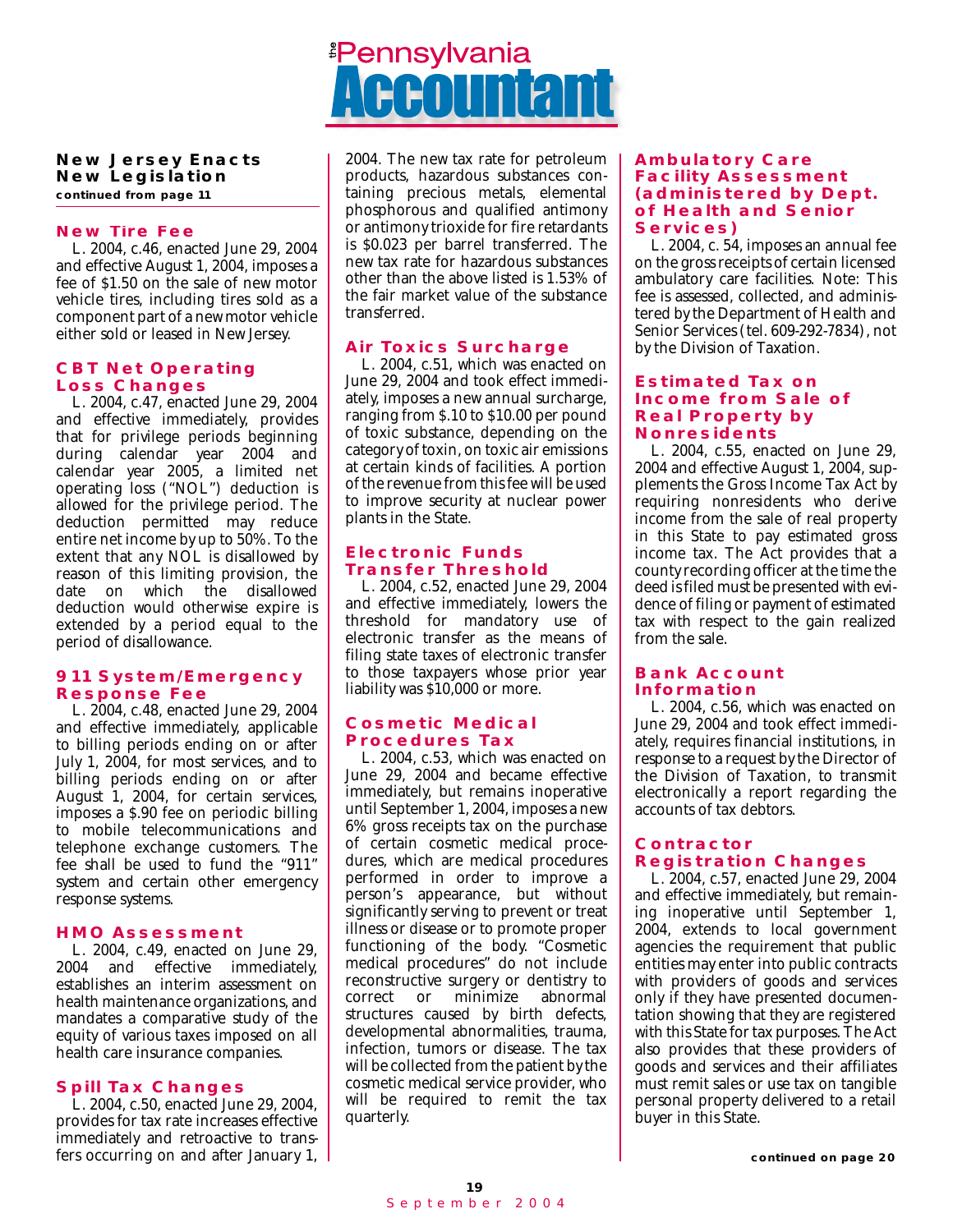<u><sup>#</sup>Pennsylvania</u>

#### **New Jersey Enacts New Legislation continued from page 19**

#### *License Suspension of Tax-Noncompliant Businesses*

L. 2004, c.58, which was enacted on June 29, 2004 and took effect immediately, provides a mechanism whereby the Division of Taxation will receive information regarding the identity of entities (including individuals) that are holders of licenses to engage in a particular profession, trade or business in this State, and will then examine their tax records to identify any areas of non-compliance and will give them an opportunity to contest their indebtedness or delinquency or to come in compliance. The Act authorizes the Director to demand the summary suspension of a professional, occupational or business license of an entity that already has an unsatisfied judgment for tax indebtedness, or who fails to remedy any tax indebtedness after receiving the notice provided for under this Act.

#### *CBT Decoupling*

L. 2004, c.65 , enacted June 30, 2004 and effective immediately, affects certain expense deductions and depreciation permitted on the NJ CBT-100. For property placed in service on and after January 1, 2004, the law decouples the federal ceiling from the amount permitted to be deducted as an expense for New Jersey corporation business tax purposes under IRC section 179. Returns for periods ending after December 31, 2003 are affected, if property has been placed in service on or after January 1, 2004 but during the privilege period. Since the amount of the deduction under prior law was \$25,000, that is the limit of the IRC section 179 deduction for New Jersey purposes. The Act also makes clear that property placed in service after September 10, 2001 will not receive the bonus depreciation treatment.

#### *Realty Transfer Fees*

L. 2004, c. 66, enacted on June 30, 2004, effective immediately and applicable to transfers of real property occurring on or after August 1, 2004, increases the realty transfer fee rates on transfers of real property and subsequent deed recordings. The new law imposes a "general purpose fee" on sellers in real estate transactions and re-imposes the existing "basic fee," "additional fee," and "supplemental fee." It also imposes a new 1% fee upon the buyers on transfers, for consideration in excess of \$1,000,000, of property zoned for residential use, whether improved or not.

#### *Cigarette Tax Increase*

L. 2004, c. 67, enacted June 30, 2004 and effective July 1, 2004, increase the cigarette tax to \$.12 per cigarette, increasing the tax on a pack by \$.35.

#### *New UEZ*

L. 2004, c. 75, enacted July 1, 2004 and effective immediately, establishes a new urban enterprise zone, the 32nd, located in New Brunswick in Middlesex County.

#### *Report for Study Commission on Discrimination*

L. 2004, c. 79, enacted July 2, 2004 and applicable to studies already begun before that effective date, permits the Secretary of State to request from the Division of Taxation, and requires the Division to supply, a report containing basic information, not including tax information, regarding public employees and contractors. This information will be used by the Governor's Study Commission on Discrimination in State Employment and Contracting, solely in assessing the nature and scope of any past or present discrimination.

#### *Property Tax Convention Task Force*

L. 2004, c. 85, enacted on July 7, 2004<br>and effective upon enactment, enactment, establishes a Property Tax Convention Task Force to study and make recommendations regarding reform of the local real property tax system and appropriates \$250,000 to fund its activities.

#### *Cigarette Tax Act Change*

L. 2004, c. 96, enacted July 9, 2004 and effective October 1, 2004, amends the Cigarette Tax Act to prohibit the sale of cigarettes in packs fewer than 20.

## *NSA State Director's Message*



I hope everyone has been enjoying the summer which NSA has been busy making plans and organizing the 59th Annual Convention and CPE programs.

NSA's 59th Annual Convention will be held in San Antonio, TX on Saturday, August 28th through Monday, August 30th. The IRS Forum will follow on August 31st through September 2nd.

NSA's Annual Leadership Networking Conference will be held in Minneapolis, MN in October 2004.

Additional CPE seminars will be:

- National Accounting and Tax Symposium in Baltimore, MD on September 27th and 28th
- National Practice Development Institute in Las Vegas, NV on November 15th and 16th
- National Tax Update in Atlantic City, NJ on December 6th and 7th

NSA has a variety of locations for you to obtain your CPE as well as a little vacation time. You will be receiving brochures from NSA on seminar information. You can also get more information from NSA's website at www.nsacct.org.

I want to remind anyone who hasn't paid his or her NSA dues to do so soon.

Respectfully, Margaret A. Romain-Johnson PA State Director for NSA. District II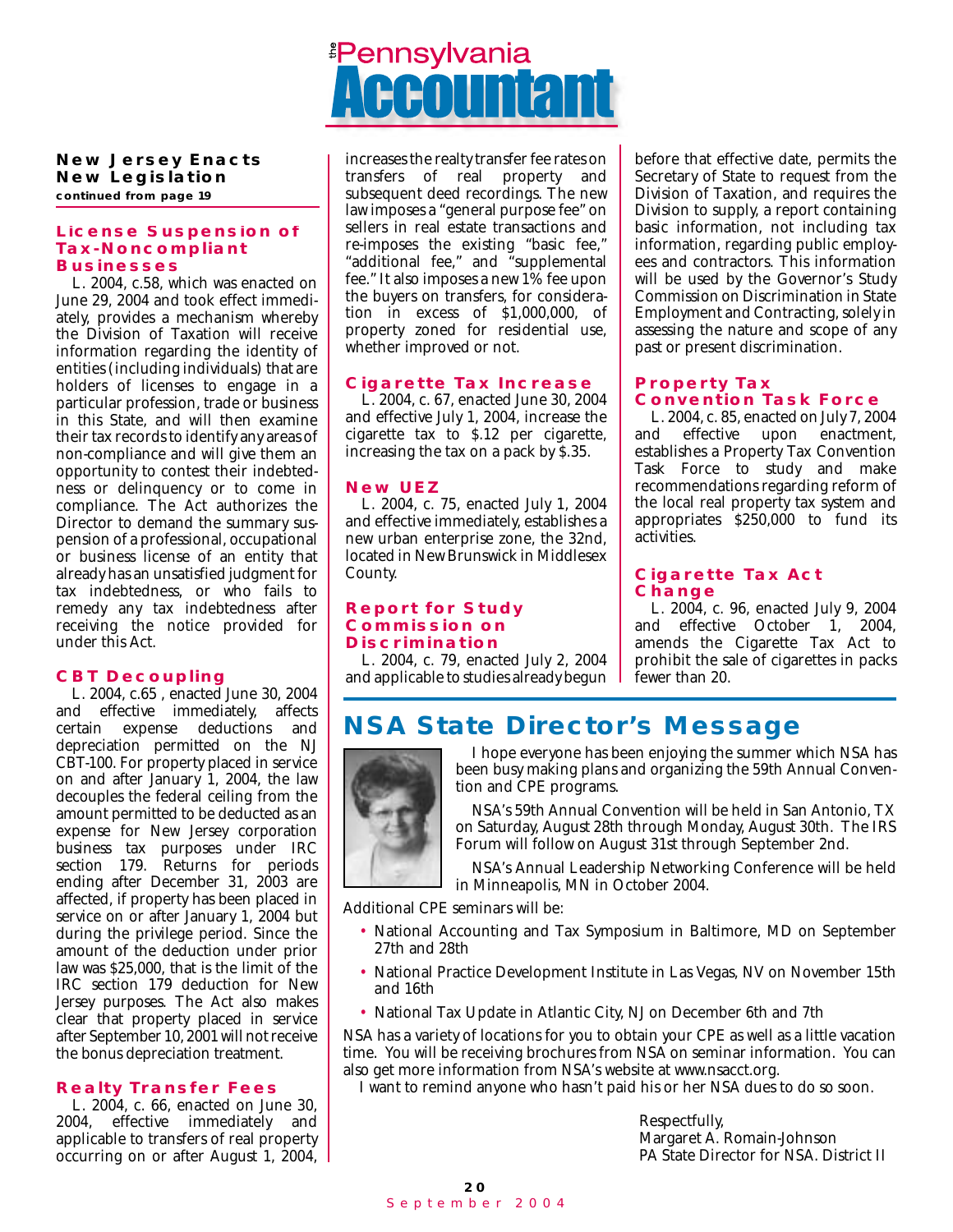

## <u><sup>#</sup>Pennsylvania</u>

## *Protect Your Livelihood...Support Your Political Action Committee!!!*

Each year we continue to face an increasing number of state-imposed restrictions, regulations and statutes which further complicate an already complex professional environment. Your contribution will enable us to support candidates in key political races so that we may continue to protect the practice rights of our members, and to ensure that sole practitioners and small accounting firms have a voice in Harrisburg.

There are many special interest groups in Harrisburg, all trying to advance their legislative agendas. It is only through the support of our membership that we can make sure our voices are clearly heard, and our concerns addressed.

Political Action Committees are undoubtedly the most efficient and effective way for candidates to raise campaign funds. Like it or not, today it is difficult to present a credible political presence without a PAC.

Keep in mind that PACs *are* the reform. They were created by Congress and the states to shine sunlight on the flow of money to campaigns. PAC money is honest money reported on the record to be viewed at any time by the general public.

Why should I Give to the PA Accountant PAC?

- 1. **Working together, we have more impact than working separately.** The money we give is pooled so it has more impact. Limited time is given to individuals, but PACs garner time and access to legislators. Personal contributions are usually given in increments less than \$100 and have little impact. Political fundraisers usually cost \$200- 400 and this makes a difference in the minds of legislators.
- 2. **There is flexibility in PAC money.** PAC money can be used in many ways such as to get our message out through direct mail etc.
- 3. **PAC money allows us to hold elected officials accountable.** If they don't support us, we don't support them, it's that simple.
- 4. **PAC money has impact on legislators because it is easier and less expensive to get.** Candidates have to spend money to raise money from individuals, but PAC money comes in larger lump sums. Campaigns are not run on \$25 and \$50 increments. It's too expensive to get these contributions and most

of the money is spent raising money.

- 5. **PAC contributions give candidates a clear idea of where you stand on the issue.** PAC money represents a specific interest not just an individual. Most individuals pay attention to politics during election time, but our PAC is eternally vigilant.
- 6. **The PAC expands your influence beyond your own political district.** It helps direct money to candidates that you may not know about throughout the state who need your support. You wouldn't send a personal contribution to a candidate for whom you cannot vote. What if the individuals running for office from your district is opposed to your interest? The PAC gives the ability to identify those elected officials who support your views.
- 7. **Your PAC is an important tool to protect your specific business interest.** It is designed and operates to protect your right to do business the way you want to.

When you think about whether to give and how much, ask yourself: What is it worth to stay in business?

| $\Box$ Yes, I want to strengthen our voice with the Pennsylvania State Legislature.<br>Founders Club (\$100+) Contributor receives a PSPA Executive Portfolio with built-in calculator.<br>Name will appear in the next issue of the PA Accountant Magazine.<br>$\Box$ Capitol Club (\$51-\$99) Contributor receives a golf umbrella with PSPA Logo.<br>Name will appear in the next issue of the PA Accountant Magazine.<br>$\Box$ <b>PA Accountant PAC Member (\$1-\$50)</b> Name will appear in the next issue of the PA Accountant Magazine. |  |
|--------------------------------------------------------------------------------------------------------------------------------------------------------------------------------------------------------------------------------------------------------------------------------------------------------------------------------------------------------------------------------------------------------------------------------------------------------------------------------------------------------------------------------------------------|--|
|                                                                                                                                                                                                                                                                                                                                                                                                                                                                                                                                                  |  |
|                                                                                                                                                                                                                                                                                                                                                                                                                                                                                                                                                  |  |
|                                                                                                                                                                                                                                                                                                                                                                                                                                                                                                                                                  |  |
|                                                                                                                                                                                                                                                                                                                                                                                                                                                                                                                                                  |  |
|                                                                                                                                                                                                                                                                                                                                                                                                                                                                                                                                                  |  |
| Payment Method: □ Check Enclosed (No Corporate Checks Please) Please mail this form together with your check<br>made payable to the PA Accountant PAC to: PSPA, 20 Erford Road, Suite 200A, Lemoyne, PA 17043<br>State election law prohibits the acceptance of corporate contributions; LLP checks are acceptable. Contributions to<br>the PA Accountant PAC are not deductible for federal income tax purposes.                                                                                                                                |  |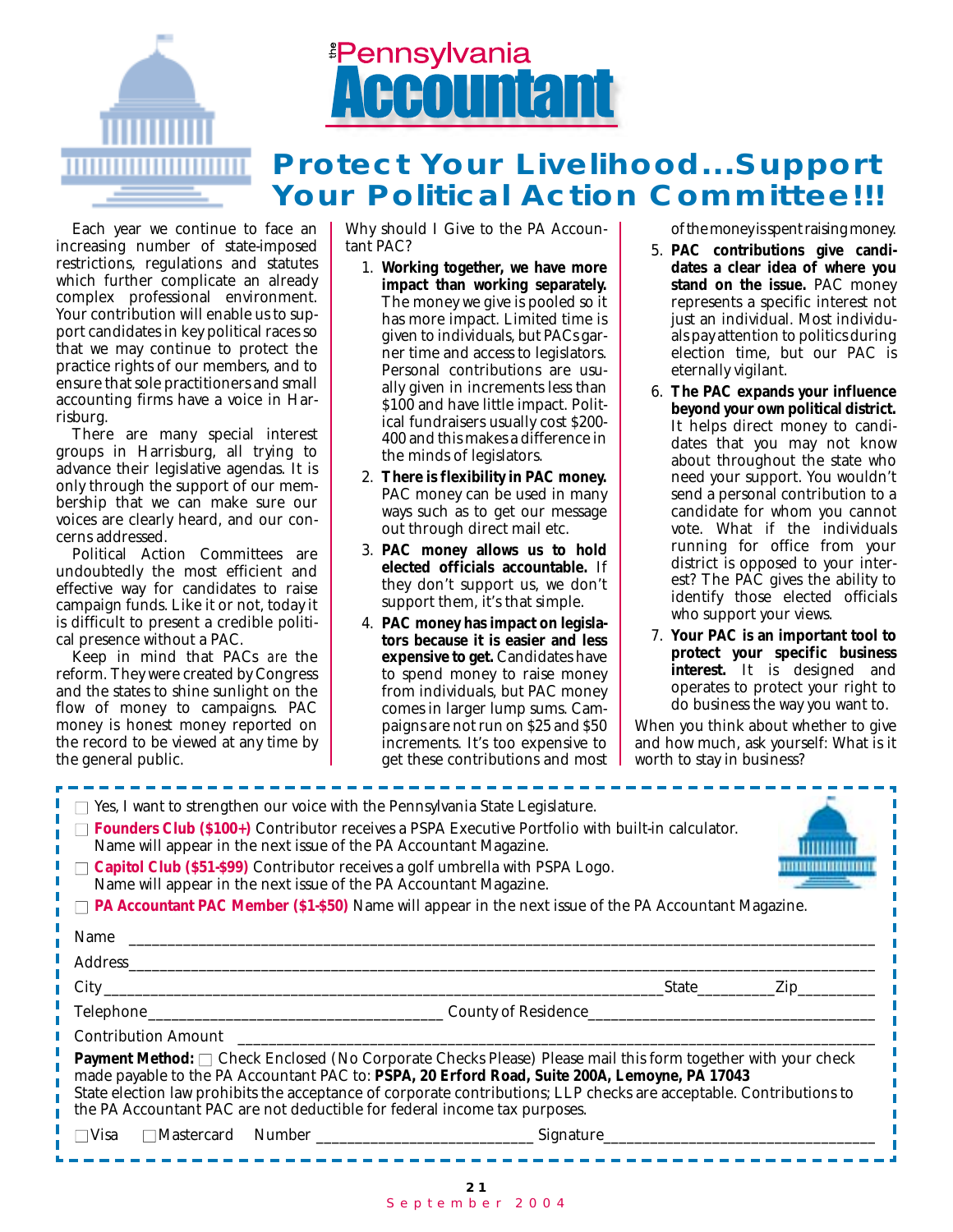

#### 1040 Quickfinder Handbook

Covers all aspects of preparing a 1040 return, including new and future changes from the 2003 Tax Act.

Tab sections include: Form 1040 Line-by-Line - Schedules A. B. C. D. E. F and SE -Forms 2106, 4562 and 4797 . Passive and At-Risk Rules . Autos . Listed Property . Tax Credits . Estate and Financial Planning · Social Security · IRAs and Pension Plans

· Children and Education

FREE! Personal Income Tax Organizer and Deduction Finder®!

NEW! Self-Study CPE Course Available!

C40P Q40R CD Q40T CPE D

Small Business Quickfinder Handbook: Forms 1065, 1120, 1120S, 1041, 706, 709 and 990

Prepare returns for: Partnerships . LLCs . LLPs . C Corporations + S Corporations + Fiduciaries - Payroll - Exempt

Organizations . Gifts and Estates Also includes sections on:

Depreciation · Acquisitions and Dispositions . Tax Credits . Tax Planning + Accounting Principles + Starting a New **Business** 

NEW! Self-Study CPE Course Available!

(QSBP QSBR CD QSBT CPE)



- · Tax planning ideas sure to reduce your individual clients' federal tax burdens
- · Easy-to-read and to-the-point discussion of each strategy
- · A multitude of quick, at-a-glance tables and charts at your fingertips
- · Numerous examples with planning strategies put into real life situations
- A unique 1040 Tax Planning Roadmap
- NEW! Self-Study CPE Course Available!
	- CHPP QIPR CD QIPT CPE I

#### All States Quickfinder Handbook: Individual Income Tax Preparation

- · Contains a complete, concise summary of each state's instructions for filling out individual income tax returns
- · Over 500 pages of easy-to-find tabs
- · Provides part-year and nonresident filing instructions for each state
- · Eliminates hours spent downloading state instructions over the internet for your clients' out-of-state returns
- . A handy and thorough resource for every state's tax laws-including yours!
	- **( QSTP QSTR CD)**



luickfindei

Quickfinder Tax Tips **NEW** PRODUCT Newsletter: a monthly newsletter from the trusted source you rely on for fast, accurate tax and financial planning information

- Each month you'll get:
	- · Briefings of important tax developments so you're always in the know
	- · Quick tax tips sure to save you time and help you manage your practice.
	- · Q&As based on actual customer questions so you learn from your colleagues' experiences

**4 OFTN B** 

#### **ALSO NEW!**

Basid on these Quickfinder Handbooks:

 $-1040 -$ · Small Business · . Tax Planning for Individuals -

#### Introducing a brand new way to earn your CPE credits!

**Available Courses** 

- + Based on the material in your trusted Quickfinder Handbooks. (Related Quickfinder Handbook is required for course completion.)
- · Each course qualifies for 4 Registry CPE credits or 8 QAS CPE credits.
- · Only \$18.95 per person, per course-a great bargain for CPE credit!
- For more information, call 800.510.8997 or visit: www.quickfinder.com/cpe.

Qualified CPE Sponsor for both CPAs and Enrolled Agents! See NASBA disclosure at: www.quickfinder.com/cpe

#### 2004 TAX YEAR

s Œ

ORD

ER

CKFINDI

ā

#### Pennsylvania Society of **Public Accountants** DISCOUNT CODE: Q760

We will donate \$3 for each Handbook (in print or CD format), \$1.50 for each CPE course and \$1.50 for each Newsletter subscription to your society.

#### **Order Instructions**

- . Be sure to use the discount code above on every order!
- · Orders must be placed by phone, mail or fax-society discounts do not apply to online orders.
- · Order by phone: call 800.510.8997, option 1
- . Order by mail or fax: Download a printable order form at www.quickfinder.com/society, or call 800.510.8997 to have an order form faxed or mailed to you.

| Handbooks                                                                                      | <b>Discount Price Society Rebate</b> |
|------------------------------------------------------------------------------------------------|--------------------------------------|
| 1040, Small Business or Tax Planning<br>for Individuals (Print or CD format) \$40 each  \$3.00 |                                      |
| All States (Print or CD format)  \$71 each  \$3.00                                             |                                      |
| Annual subscription (12 Issues)                                                                |                                      |
| CPE Courses (per person, per course) \$18.95 each \$1.50                                       |                                      |
| QUANTITY DISCOUNTS, S&H and SALES TAX                                                          |                                      |

- 
- New S&H and Sales Tax policies are in effect this year.
	- Please call or visit us online for more details.

#### www.quickfinder.com DISCOUNTED PRICES PLUS A DONATION TO YOUR SOCIETY! 800.510.8997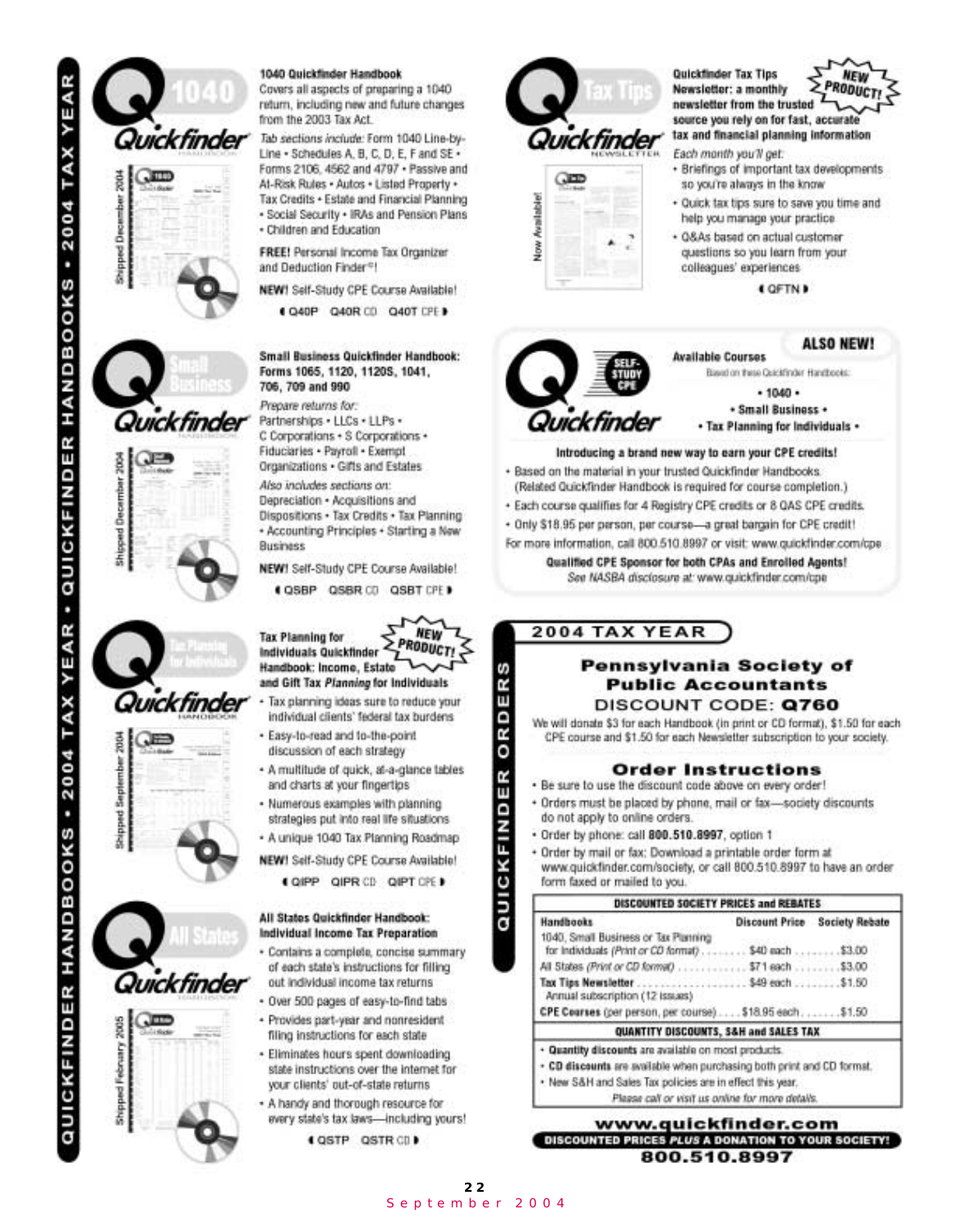#### Pennsylvania Society of **Public Accountants** DISCOUNT CODE: Q760

We will donate \$3 for each Handbook (in print or CD format), \$1.50 for each CPE course and \$1.50 for each Newsletter subscription to your society.

#### DISCOUNTED PRICES PLUS A DONATION TO YOUR SOCIETY!

Remember to use your society discount code so that you can receive the discounted price, and earn donation dollars for your society! Orders must be placed by phone, mail or fax-society discounts do not apply to online orders.

#### Mail orders to: Quickfinder **36786 Treasury Center Chicago IL 60694-6700**

www.quickfinder.com 800.510.8997 · 817.877.3694 fax

| Release Dates: | The Quickfinder® Tax Tips Newsletter is mailed monthly. |                                              |
|----------------|---------------------------------------------------------|----------------------------------------------|
|                |                                                         | All products are shipped UPS Ground or USPS. |
|                | Tax Planning for Individuals Quickfinder* Handbook.     |                                              |
| CD and CPE.    |                                                         | September 2004                               |
|                | 1040 Quickfinder® Handbook, CD and CPE.                 | December 2004                                |
|                | Small Rusinges Cuickfinder® Harebook and CDE            | December 2004                                |

| Small Business Quickfinder® Handbook and CPE December 2004        |  |
|-------------------------------------------------------------------|--|
|                                                                   |  |
| All States Quickfinder <sup>®</sup> Handbook and CD February 2005 |  |

Quickfinder products are shipped on a first-in, first-out basis, so the earlier you place your order, the sooner you will receive it!



2004

**TAX YEAR** 



**PPC** 

| Quickfinder Product Prices                                            |                                                                                                                                                           |                        |                               |                        |  |
|-----------------------------------------------------------------------|-----------------------------------------------------------------------------------------------------------------------------------------------------------|------------------------|-------------------------------|------------------------|--|
| Handbooks (Print)                                                     |                                                                                                                                                           |                        | 1 anit 2-10 anits 11-20 anits | $21 + units$           |  |
| 1040, Small Business or<br>Tax Planning for Individuals<br>All States | \$40<br>\$71                                                                                                                                              | \$38 each<br>\$67 each | \$35 each<br>\$63 gach        | \$33 each<br>\$58 each |  |
| CDs                                                                   | 1 unit                                                                                                                                                    | $2 - 10$ units         | $11 - 20$ units.              | $21 +$ units           |  |
| 1040, Small Business or<br>Tax Planning for Individuals<br>All States | \$40<br>\$71                                                                                                                                              | \$38 each<br>\$67 each | \$35 each<br>\$63 each        | \$33 each<br>\$58 each |  |
| <b>CPE Courses</b>                                                    | \$18.95 per person per course. Available for 1040.<br>Small Business or Tax Planning for Individuals.<br>Related Handbook required for course completion. |                        |                               |                        |  |
| <b>Tax Tips Newsletter</b>                                            | \$49 per subscription (one year / 12 issues)                                                                                                              |                        |                               |                        |  |

Quantity Discount: Combine quantities of 1040, Small Business and Tax Planning for Individuals Quickfinder Handbooks when determining the unit price of each book (e.g., If ordering seven 1040 and five Small Business, the unit price is \$35 each.)

CD Discount: 20% off each CD when purchased with the print version (e.g., if ordering three print 1040 Quickfinder Handbooks, you will receive 20% off three 1040 CDs).

| <b>CIRAD</b>                                                                   |                                         | Quickfinder Shipping and Handling Costs                |                                                 |  |  |  |
|--------------------------------------------------------------------------------|-----------------------------------------|--------------------------------------------------------|-------------------------------------------------|--|--|--|
| Please use this table to calculate shipping and handling costs for your order. |                                         |                                                        |                                                 |  |  |  |
| Handbooks (Print)                                                              | 1 unit 2-10 units 11-20 units 21+ units |                                                        |                                                 |  |  |  |
| 1040                                                                           | \$8.00                                  |                                                        | \$4.75 per unit \$2.50 per unit \$2.00 per unit |  |  |  |
| Small Business                                                                 | \$8.00                                  |                                                        | \$4.75 per unit \$2.50 per unit \$2.00 per unit |  |  |  |
| Tax Planning for Individuals                                                   |                                         | \$8.00 \$4.75 per unit \$2.50 per unit \$2.00 per unit |                                                 |  |  |  |
| All States                                                                     |                                         | \$9.50 \$6.00 per unit \$4.25 per unit \$3.00 per unit |                                                 |  |  |  |
| CDs                                                                            | \$3.00 per CD                           |                                                        |                                                 |  |  |  |
| <b>CPE Courses</b>                                                             | \$3.00 per course                       |                                                        |                                                 |  |  |  |
| Newsletter                                                                     |                                         | \$4.00 per subscription                                |                                                 |  |  |  |

| <b>CARD</b>        | Average Sales Tax by State*                                        |    |
|--------------------|--------------------------------------------------------------------|----|
|                    | CO, HI, MA, MD, ME, ND, VA, WI, WY, SD                             | 5% |
|                    | CT, DC, ID, IN, KS, KY, MI, MO, NE, NJ, NM, PA, SC, VT, WV         | 6% |
|                    | AL, AZ, CA, FL, GA, IA, IL, MN, MS, NC, NV, OH, OK, RI, TX, UT     | 7% |
| AR. LA. NY. TN, WA | 스타이즈 아이들은 아이들이 나는 아이들은 많은 사람들이 나왔다.                                | 8% |
|                    | Cuickfinder Handbooks does not charge tax in AK, DE, MT, NH or OR. |    |

\*If you know your exact state and local sales tax, please add it on line 14 of the order card. We now charge sales tax for all states listed above.

#### **HANDBOOKS** QUICKFINDER FORM ORDER

| (Histours.)                                                       |      |                         |          |      |
|-------------------------------------------------------------------|------|-------------------------|----------|------|
|                                                                   |      |                         |          |      |
| Name                                                              |      |                         |          |      |
| Address<br>(FIPI). Box, please include physical address for EPS.) |      |                         |          |      |
| City, State, Zip                                                  |      |                         |          |      |
| Email<br>Remain text four center contributed to a 1               |      |                         |          |      |
| Cradit Card Account #                                             | Visa | <b>MasterCard</b>       | Discover | AMEX |
|                                                                   |      |                         |          |      |
|                                                                   |      |                         |          |      |
|                                                                   |      |                         |          |      |
| Exploration<br>Month                                              |      | Cardholder's Signisture |          |      |

Chicago IL 60694-6700

| Jue i | Product                                                                                                                             | Qty. | <b>* Unit Price</b>          | $=$ Total |
|-------|-------------------------------------------------------------------------------------------------------------------------------------|------|------------------------------|-----------|
| 1     | Tax Tips Newsletter (OFTN)<br>(1 year/12 issues) Your subscription will be automatically renewed with a 30-day cancellation policy. |      |                              |           |
| 2.    | Quickfinder Handbooks (Print)<br>1040 (040F)                                                                                        |      |                              |           |
| з     | Small Business (OSBP)                                                                                                               |      |                              |           |
| 4     | Tax Planning for Individuals (QIPP)                                                                                                 |      |                              |           |
| 恋     | All States (OSTP)                                                                                                                   |      |                              |           |
| 6     | <b>Quickfinder CDs</b><br>1040 (Q40R)                                                                                               |      |                              |           |
| 7     | Small Business (QSBR)                                                                                                               |      |                              |           |
| 8     | Tax Planning for Individuals (QIPR)                                                                                                 |      |                              |           |
| 9     | All States (QSTR)                                                                                                                   |      |                              |           |
| 10    | Continuing Professional Education<br>1040 (Q40T)                                                                                    |      |                              |           |
|       | 11 Small Business (QSBT).                                                                                                           |      |                              |           |
|       | 12 Tax Planning for Individuals (QIPT)                                                                                              |      |                              |           |
|       | 13 Subtotal: Add lines 1 through 12.                                                                                                |      |                              |           |
|       | 14 Sales tax: Please add exact state and local tax, or see the chart.<br>s.                                                         |      |                              |           |
|       | s<br>15 Shipping & Handling: Please see the chart for s&h costs.                                                                    |      |                              |           |
|       | 16 GRAND TOTAL: Add lines 13, 14 and 15.                                                                                            |      | <b>Checks welcome!</b><br>一生 |           |

Questions about ordering? Call us toll-free at 800.510.8997!

Website www.quickfinder.com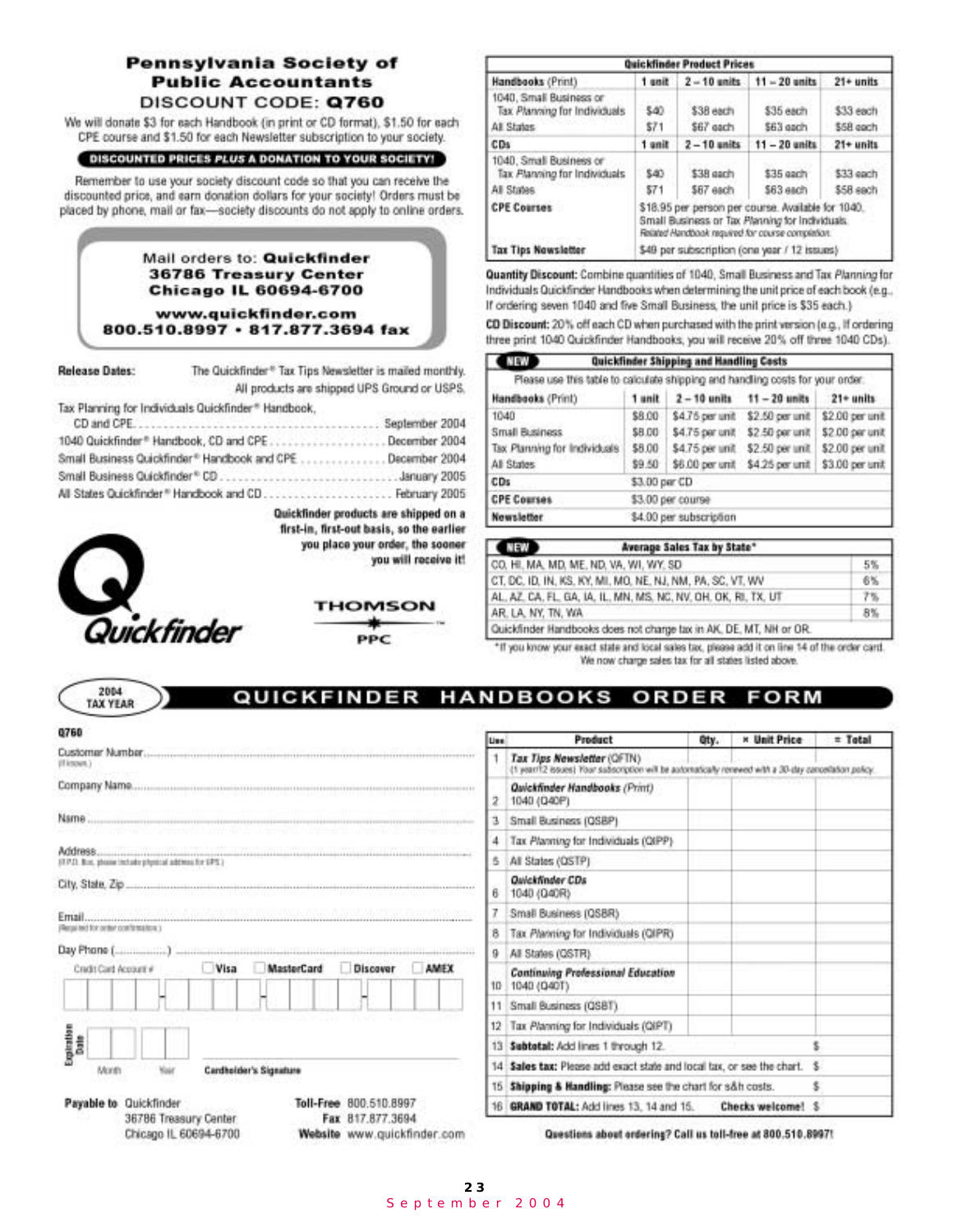



## **From the staff of Custom Broker's Insurance**

*PSPA'S Endorsed Professional Liability Insurance Company*



*Left to right: Paulette Novak, Jeff Novak, Fred DiTomaso, Rose DiTomaso.*

#### *What is First Dollar Defense Coverage?*

With most professional liability policies, your deductible applies to ALL claim amounts paid by the insurance company. These would include any amounts paid as "losses" or "damages" to settle a claim, as well as claims expenses, such as attorney fees, etc., which are incurred to help defend a claim.

Many claims made against accountants are found to have NO merit, and are settled without any damage payments; however, even when no damage payments are made, claim expenses, which often total thousands of dollars can be incurred. You would be required to make payments, up to your deductible amount, to cover those costs.

Buying additional coverage, known as "FIRST DOLLAR DEFENSE" or "LOSS ONLY" DEDUCTIBLE is an option you should explore. With this option, your deductible would ONLY apply against losses or damages. If no losses or damages were paid, you would pay nothing!

#### *Custom Brokers Insurance Offers the* **CPA***GoldTM Program for Accountants Professional Liability.*

In keeping with our tradition of representing "top notch" Professional Liability Insurance companies, Custom Brokers is honored to offer the CPA *Gold*™ program to our fellow members of the PSPA. We are one of a handful of agents that are privileged to offer this program. The CPA *Gold*™ product is underwritten by the New York Marine and General Insurance Company (rated A "Excellent" by A.M. Best & Company and rated A- "Excellent" by Weiss Ratings Inc.). New York Stock Exchange symbol NYM.

It doesn't matter how large or small a firm, the program can be adapted to the liability needs of most firms. Special endorsements are available for Life Insurance sales and services as a Registered Representative.

CPA Gold<sup>TM</sup> offers an on-line loss control education website. A three year  $TM$  discount of up to 7.5% of the firm's annual CPA*Gold*™ premium is available upon successful completion of the loss control course. For those participants that require Continuing Professional Education credit, this course has been approved by National Association of State Boards of Accountancy (NASBA) for 4 hours CPE credits (accounting and auditing).

We invite you to visit the CPA Gold<sup>IM</sup> website at www.cpagold.com for more information about the program.

> **Contact Rose DiTomaso - Jeff Novak - Brett Novak Custom Brokers Insurance 800-969-7475 phone • 216-831-6819 fax**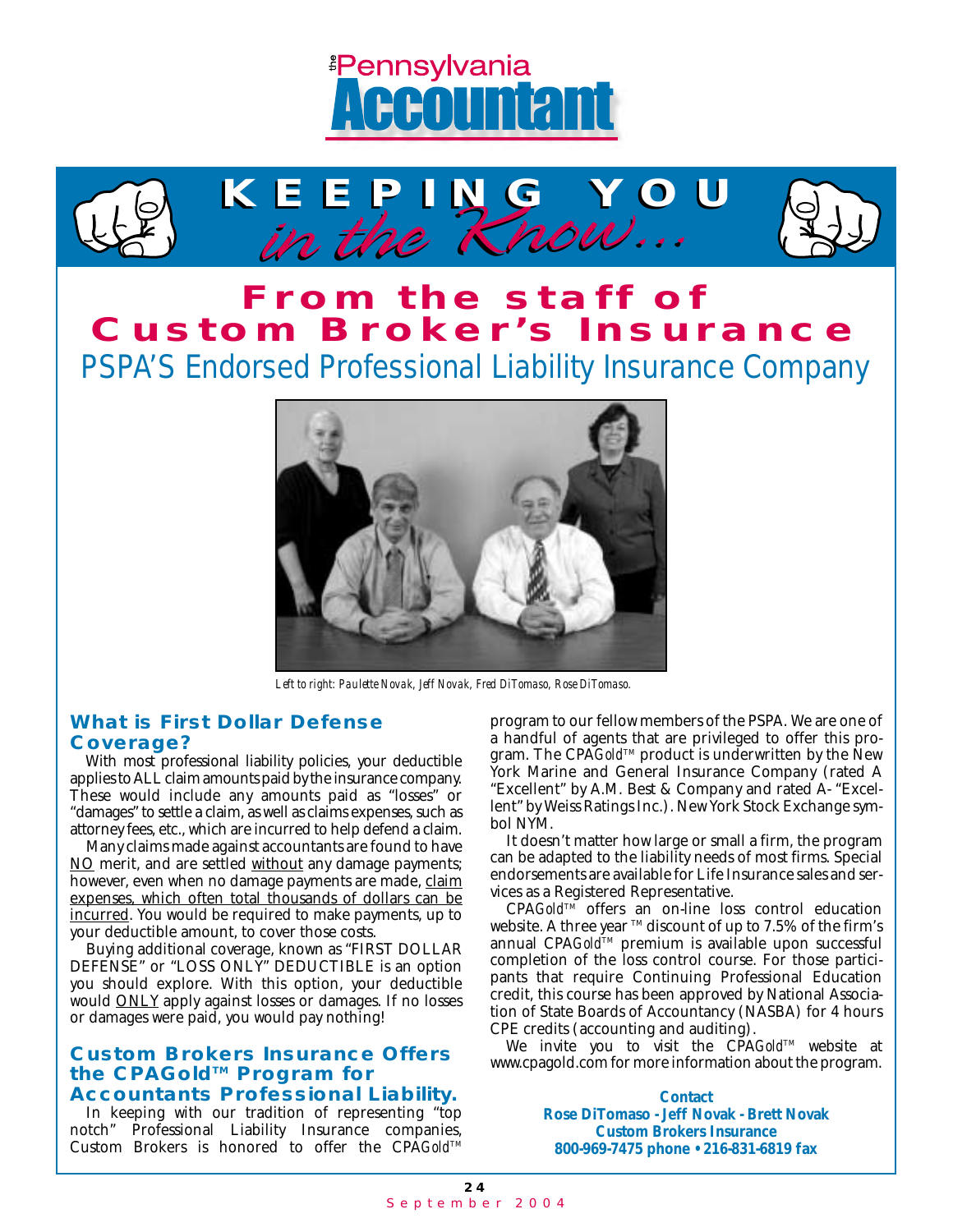

**Custom Brokers Insurance** 



Specialists • Professional Liability 3659 Green Road . Suite 209 . Beachwood, OH 44122-5754 Tel.: 216-831-0333 Toll-Free: 800-969-7475 · Fax: 216-831-6819

| Firm:                                                                                                                                                                                                                                                                                                                                                                                                                                                                                                     |                                                                               |                              |                                                                  | Contact:                                                                                                                                                                                                                                                                                                                                                                                                                                                                                                                                                                                                                                                                                                                                              |               |
|-----------------------------------------------------------------------------------------------------------------------------------------------------------------------------------------------------------------------------------------------------------------------------------------------------------------------------------------------------------------------------------------------------------------------------------------------------------------------------------------------------------|-------------------------------------------------------------------------------|------------------------------|------------------------------------------------------------------|-------------------------------------------------------------------------------------------------------------------------------------------------------------------------------------------------------------------------------------------------------------------------------------------------------------------------------------------------------------------------------------------------------------------------------------------------------------------------------------------------------------------------------------------------------------------------------------------------------------------------------------------------------------------------------------------------------------------------------------------------------|---------------|
| Address:                                                                                                                                                                                                                                                                                                                                                                                                                                                                                                  |                                                                               |                              |                                                                  |                                                                                                                                                                                                                                                                                                                                                                                                                                                                                                                                                                                                                                                                                                                                                       |               |
|                                                                                                                                                                                                                                                                                                                                                                                                                                                                                                           |                                                                               |                              |                                                                  |                                                                                                                                                                                                                                                                                                                                                                                                                                                                                                                                                                                                                                                                                                                                                       |               |
| City:                                                                                                                                                                                                                                                                                                                                                                                                                                                                                                     |                                                                               |                              | State:                                                           | Zip:                                                                                                                                                                                                                                                                                                                                                                                                                                                                                                                                                                                                                                                                                                                                                  |               |
| Phone:                                                                                                                                                                                                                                                                                                                                                                                                                                                                                                    | Fax:                                                                          |                              |                                                                  | Email:                                                                                                                                                                                                                                                                                                                                                                                                                                                                                                                                                                                                                                                                                                                                                |               |
| Annual Fees: \$____________ YIE: ________<br>Number of accountants (with years of<br>experience):<br>P/Time*:<br>F/Time:<br>$5+$ years: _________<br>4 years:<br>3 years:<br>2 years:<br><u> 1989 - John Barnett, f</u><br>1 year:<br><1 year:<br><u> Louis Communication</u><br>Total:<br>*Average of 25 hours per week or less<br>Renewal: $\frac{1}{2}$ Insurer: Limit: $\frac{1}{2}$ Limit: $\frac{1}{2}$ Deductible: $\frac{1}{2}$ Premium: $\frac{1}{2}$ Denewal: Premium: $\frac{1}{2}$ Dene D N/A | On what date was the firm established<br>Within the past 5 years:<br>YES□ NO□ |                              |                                                                  | In the past three years, how many firm members attended a loss control seminar ___<br>Has the firm provided services to a client that is engaged in the issuance, offering,<br>registration or sale of securities or bonds; or provided clients with forecasts or<br>projections for inclusion in sales literature, etc., of any securities or bonds?<br>Has any member of the firm provided services or acted as a<br>director/officer/committee member for any financial institution? YES □ NO □<br>Has any member of the firm had an accounting license or authority to practice<br>accounting revoked, or been subject to disciplinary action, fine reprimand, or criminal<br>penalty related to performance of professional services? YES O NO O |               |
| Approximately percentage of income received from the following activities for the last annual period:                                                                                                                                                                                                                                                                                                                                                                                                     |                                                                               |                              |                                                                  |                                                                                                                                                                                                                                                                                                                                                                                                                                                                                                                                                                                                                                                                                                                                                       |               |
| <b>Activity</b>                                                                                                                                                                                                                                                                                                                                                                                                                                                                                           | $\%$                                                                          |                              |                                                                  | <b>Activity</b>                                                                                                                                                                                                                                                                                                                                                                                                                                                                                                                                                                                                                                                                                                                                       | $\frac{9}{6}$ |
| Audit: Public Companies**                                                                                                                                                                                                                                                                                                                                                                                                                                                                                 |                                                                               |                              | <b>Litigation Support</b><br><b>Management Advisory Services</b> |                                                                                                                                                                                                                                                                                                                                                                                                                                                                                                                                                                                                                                                                                                                                                       |               |
| Audit: Other                                                                                                                                                                                                                                                                                                                                                                                                                                                                                              |                                                                               |                              |                                                                  |                                                                                                                                                                                                                                                                                                                                                                                                                                                                                                                                                                                                                                                                                                                                                       |               |
| Review<br>Compilation                                                                                                                                                                                                                                                                                                                                                                                                                                                                                     |                                                                               | <b>Financial Planning</b>    | <b>Assurance Services</b>                                        |                                                                                                                                                                                                                                                                                                                                                                                                                                                                                                                                                                                                                                                                                                                                                       |               |
| Bookkeeping                                                                                                                                                                                                                                                                                                                                                                                                                                                                                               |                                                                               | Asset Management             |                                                                  |                                                                                                                                                                                                                                                                                                                                                                                                                                                                                                                                                                                                                                                                                                                                                       |               |
| Tax                                                                                                                                                                                                                                                                                                                                                                                                                                                                                                       |                                                                               |                              |                                                                  |                                                                                                                                                                                                                                                                                                                                                                                                                                                                                                                                                                                                                                                                                                                                                       |               |
| <b>Business Valuation</b>                                                                                                                                                                                                                                                                                                                                                                                                                                                                                 |                                                                               |                              | Sale of Mutual Funds<br>SEC/Sarbanes Oxley Related Services**    |                                                                                                                                                                                                                                                                                                                                                                                                                                                                                                                                                                                                                                                                                                                                                       |               |
| <b>Computer Consulting</b>                                                                                                                                                                                                                                                                                                                                                                                                                                                                                |                                                                               | Other*                       |                                                                  |                                                                                                                                                                                                                                                                                                                                                                                                                                                                                                                                                                                                                                                                                                                                                       |               |
| <b>Litigation Support</b>                                                                                                                                                                                                                                                                                                                                                                                                                                                                                 |                                                                               | Total                        |                                                                  |                                                                                                                                                                                                                                                                                                                                                                                                                                                                                                                                                                                                                                                                                                                                                       | 100%          |
| •• Calls for a supplement<br>CLAIMS HISTORY (within the past five years):                                                                                                                                                                                                                                                                                                                                                                                                                                 |                                                                               |                              |                                                                  |                                                                                                                                                                                                                                                                                                                                                                                                                                                                                                                                                                                                                                                                                                                                                       |               |
| Date claim(s) Reported                                                                                                                                                                                                                                                                                                                                                                                                                                                                                    | One: $/2$ /19                                                                 | Two: _____/_____/19 ________ |                                                                  | Three: $\frac{1}{2}$ /19 ___                                                                                                                                                                                                                                                                                                                                                                                                                                                                                                                                                                                                                                                                                                                          |               |
| Amount Paid, including<br>$\mathsf S$ .                                                                                                                                                                                                                                                                                                                                                                                                                                                                   |                                                                               | $\qquad \qquad \$$           |                                                                  | $\frac{1}{2}$                                                                                                                                                                                                                                                                                                                                                                                                                                                                                                                                                                                                                                                                                                                                         |               |

| Defense Expenses (if        |  |  |
|-----------------------------|--|--|
| closed)                     |  |  |
| Reserve amount<br>(if open) |  |  |
|                             |  |  |

Please return to Custom Brokers Insurance, 3659 Green Road Suite 209, Beachwood, Ohio 44122 Tel: 800-969-7475 – Fax: 216-831-6819 Email to: rditomaso@job-cbi.com – http:www.cpagold.com